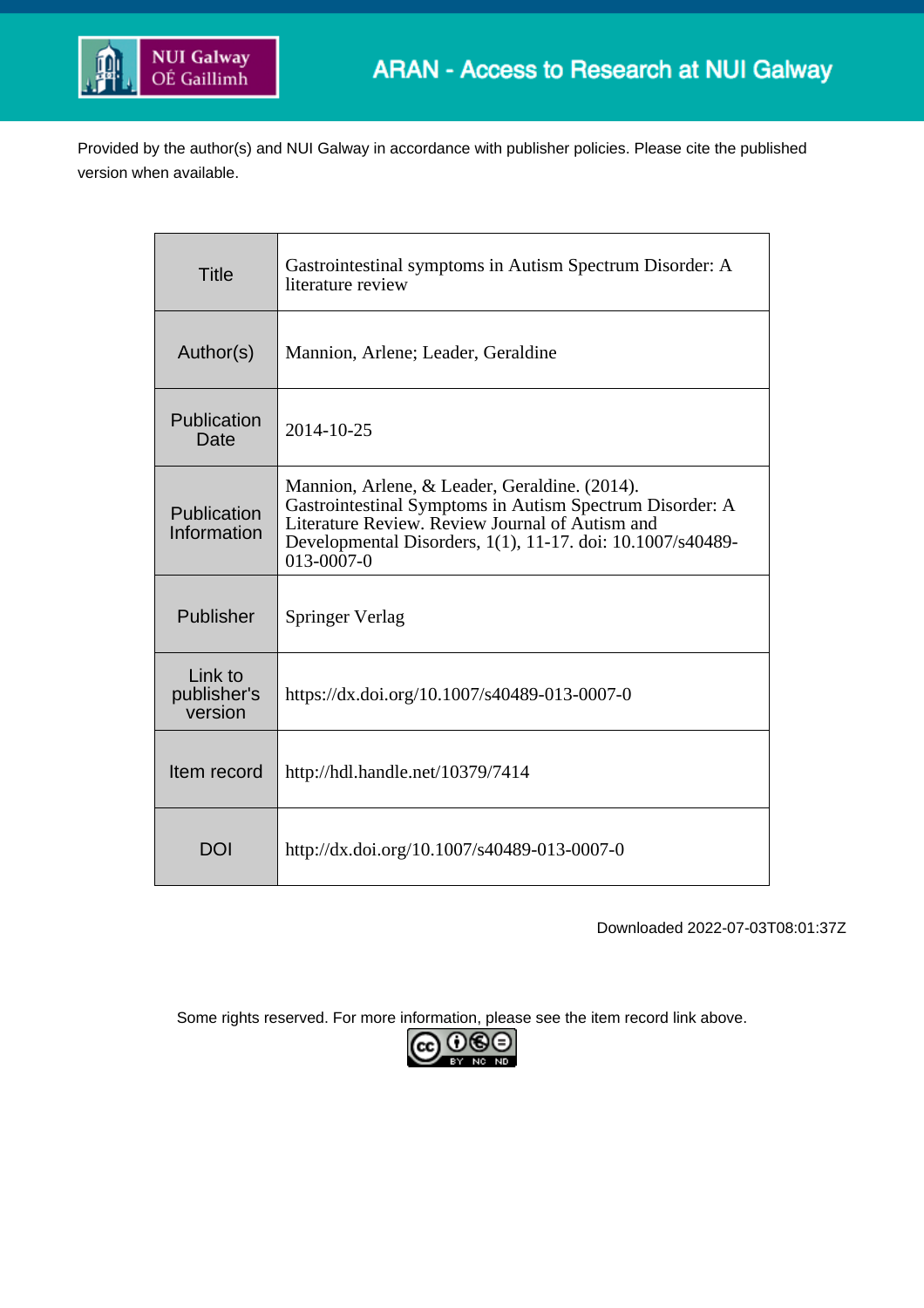# Gastrointestinal Symptoms in Autism Spectrum Disorder: A literature review.

Arlene Mannion

Geraldine Leader

National University of Ireland, Galway.

Corresponding author: Geraldine Leader, Ph.D., Irish Centre for Autism and Neurodevelopmental Research, School of Psychology, National University of Ireland, Galway, Ireland. Tel: 0035391 493434, Fax: 00353 91 521355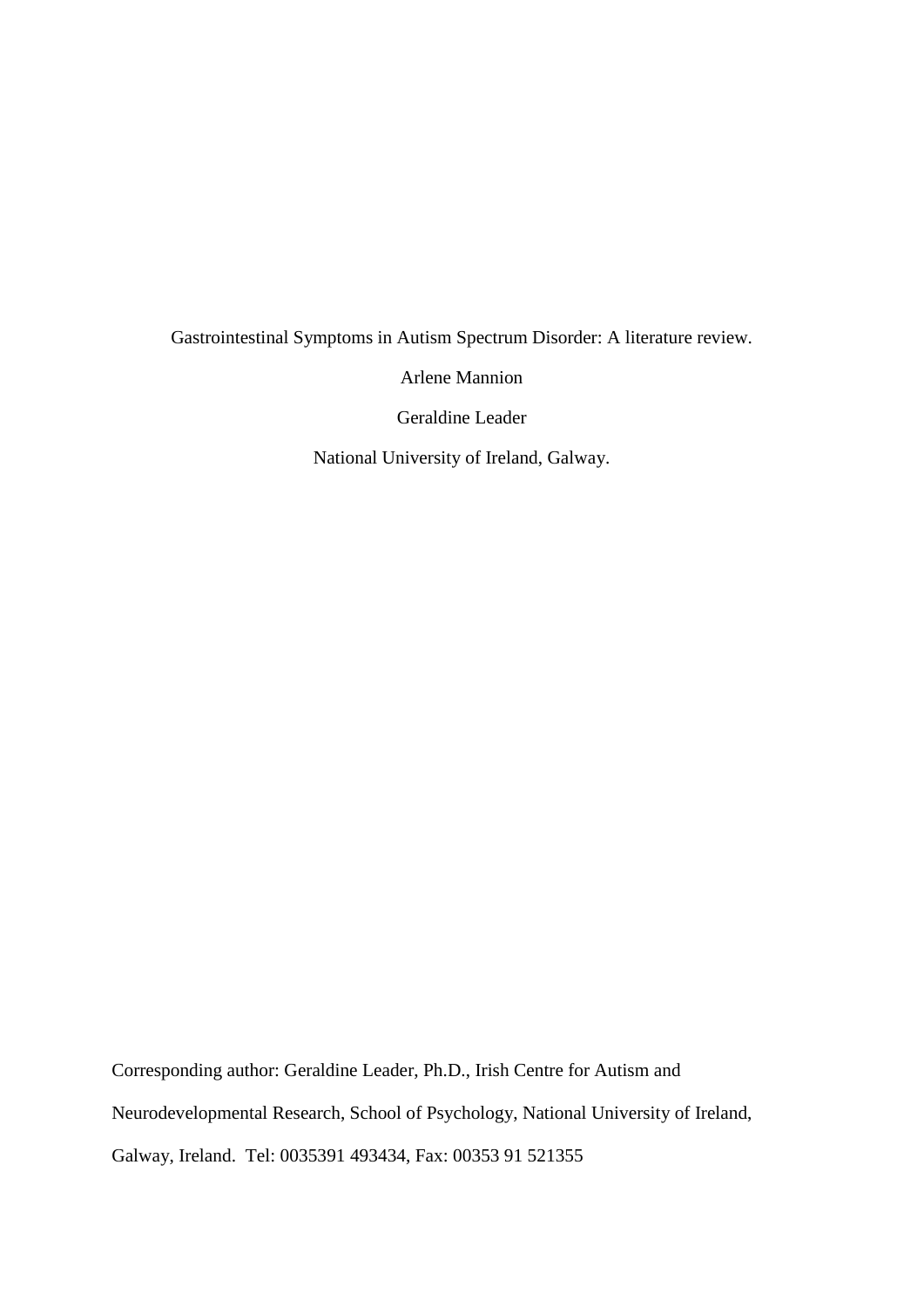#### Abstract

The purpose of this literature review was to provide an overview of the research on Gastrointestinal (GI) symptoms in Autism Spectrum Disorder. Topics explored include the prevalence of GI symptoms, the importance of studying GI symptoms, the difficulties in diagnosis as well as the questionnaire measures used to assess gastrointestinal symptoms. Research on the relationships between gastrointestinal symptoms and developmental regression, language and communication, autism severity, challenging behavior, comorbid psychopathology, sleep problems and sensory issues is also discussed. The use of special diets is discussed also. Finally, recommendations for treatment are given as well as areas where future research is needed.

Key words: Autism spectrum disorders, Gastrointestinal symptoms, Comorbidity,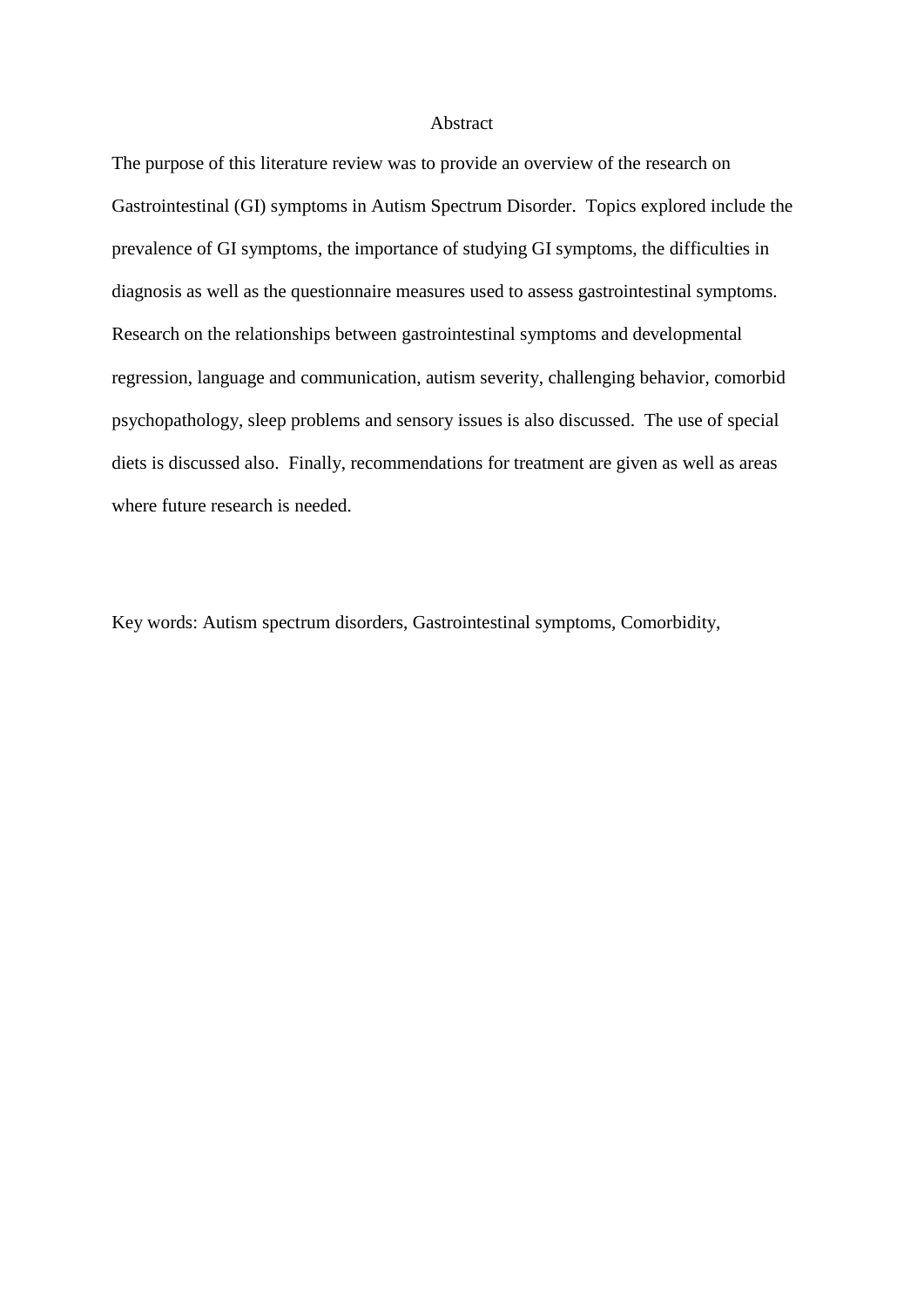Gastrointestinal Symptoms in Autism Spectrum Disorder: A Literature Review **1.1. Introduction**

The most common gastrointestinal (GI) symptoms reported in individuals with autism spectrum disorder (ASD) are chronic constipation, abdominal pain with or without diarrhea and encopresis as a consequence of constipation (Buie, Campbell, Fuchs, Furuta, Levy & VandeWater, 2010a). Buie et al. (2010a) also commented that other gastrointestinal abnormalities include gastroesophageal reflux disease (GERD), abdominal bloating, disaccharidase deficiencies, inflammation of the gastrointestinal tract and abnormalities of the enteric nervous system.

# **2. Gastrointestinal Symptoms and ASD Comorbidity**

# **2.1. Prevalence**

The reported prevalence of gastrointestinal problems in children with ASD has ranged from 9% to 91% (Coury, Ashwood, Fasano, Fuchs, Geraghty, Kaul et al., 2012; Ming, Brimacombe, Chaaban, Ximmerman-Bier & Wagner, 2008; Black, Kaye & Jick, 2002; Fombonne & Chakrabarti, 2001; Ibrahim, Voigt, Katusic, Weaver & Barbaresi, 2009; Molloy & Manning-Courtney, 2003; Mouridsen, Rich & Isager, 2010; Nikolov, Bearss, Lettinga, Erickson, Rodowski, Aman et al., 2009; Taylor, Miller, Lingam, Andrews, Simmons & Stowe, 2002; Valicenti-McDermott et al., 2008; Horvath & Perman, 2002; Wang, Tancredi & Thomas, 2011; Parracho, Bingham, Gibson & McCartney, 2005; Smith, Farnworth, Wright & Allgar, 2009). Wang et al. (2011) commented on the factors that lead to differing rates of GI symptoms across studies. First, there are differences in the target population being studied. Some participants may have different diagnoses on the autism spectrum. Some studies use control groups, while others do not. Second, there are differences in how data is gathered, whether it is by medical records, physicians or questionnaire-based research. Finally, there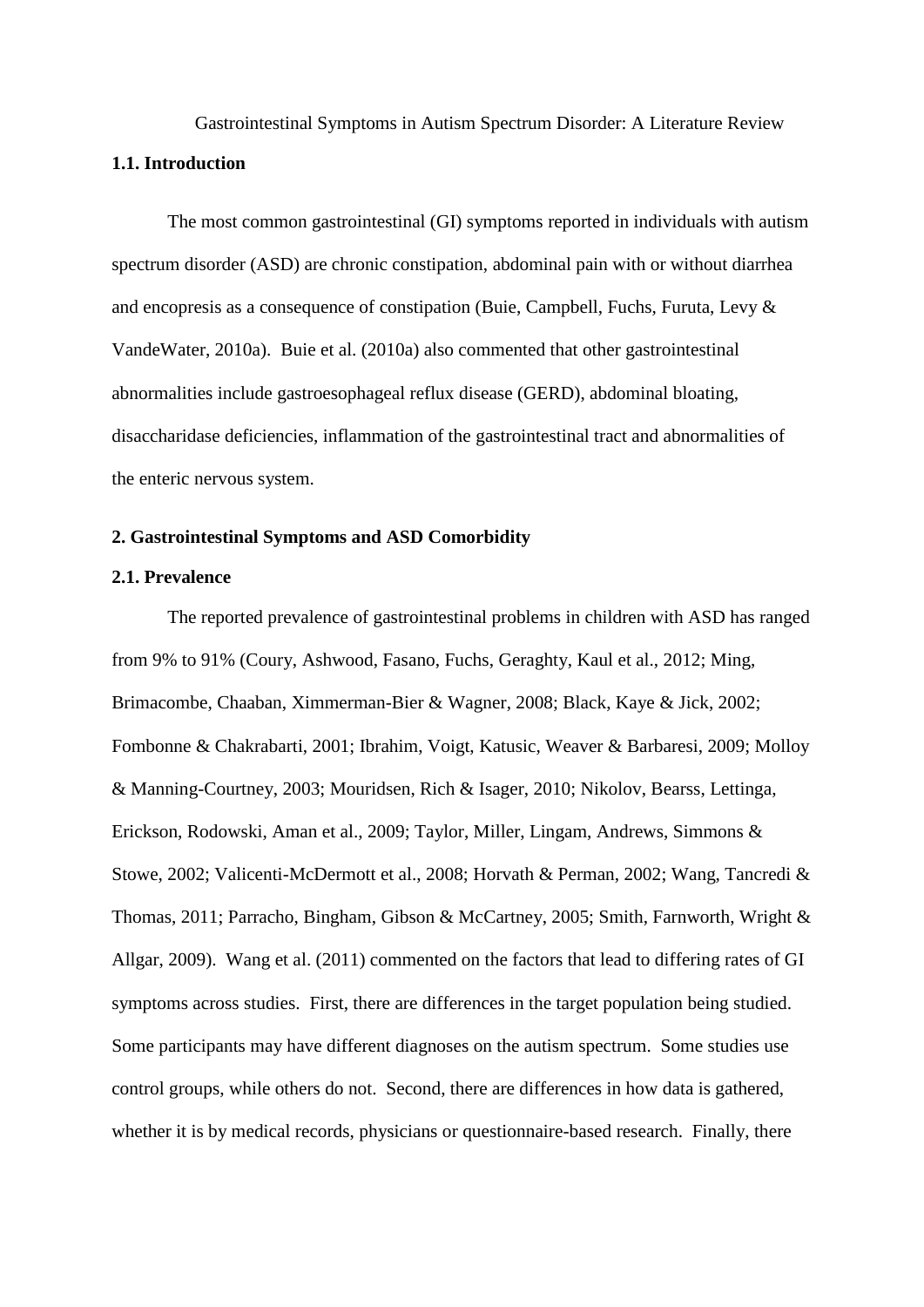are different definitions used for what are considered gastrointestinal symptoms (Wang et al., 2011).

# **2.2. Importance of studying gastrointestinal symptoms**

There are many reasons gastrointestinal symptoms in autism need to be researched. First, given that a high prevalence of GI symptoms have been found in the literature, it is possible that GI symptoms affect a large proportion of those with autism. Second, these symptoms may cause pain and discomfort. Individuals that are non-verbal or have little communication skills may not be able to tell parents or caregivers that they are in pain. Third, it is important to recognise that abdominal pain or discomfort may act as a setting event for challenging behavior (Buie et al., 2010a). This discomfort and in turn, challenging behavior can get in the way of the individual acquiring new academic or self-help skills. Mulloy, Lang, O' Reilly, Sigafoos, Lancioni and Rispoli (2010) commented on these biological motivating operations, whereby an upset stomach may act as a motivating operation affecting social consequences. Mulloy et al. (2010) gave the example that a child with an upset stomach may find academic work more demanding than if they did not have an illness. Therefore they may engage in increasing levels of challenging behavior to escape the demand. Finally, an individual's quality of life can be affected in they present with GI symptoms. Williams, Fuchs, Furuta, Marcon and Coury (2010) found that children with ASD with GI symptoms had lower quality of life compared to children without GI symptoms. GI complaints are therefore associated with overall decreased health-related quality of life.

# **2.3. Difficulty of diagnosis**

GI symptoms are difficult to diagnose in individuals with ASD for several reasons. First, clinical practice guidelines in place for the diagnosis of ASD do not include routine consideration of potential gastrointestinal or other medical conditions (Buie et al., 2010a). Second, many individuals with ASD are non-verbal or have communication difficulties.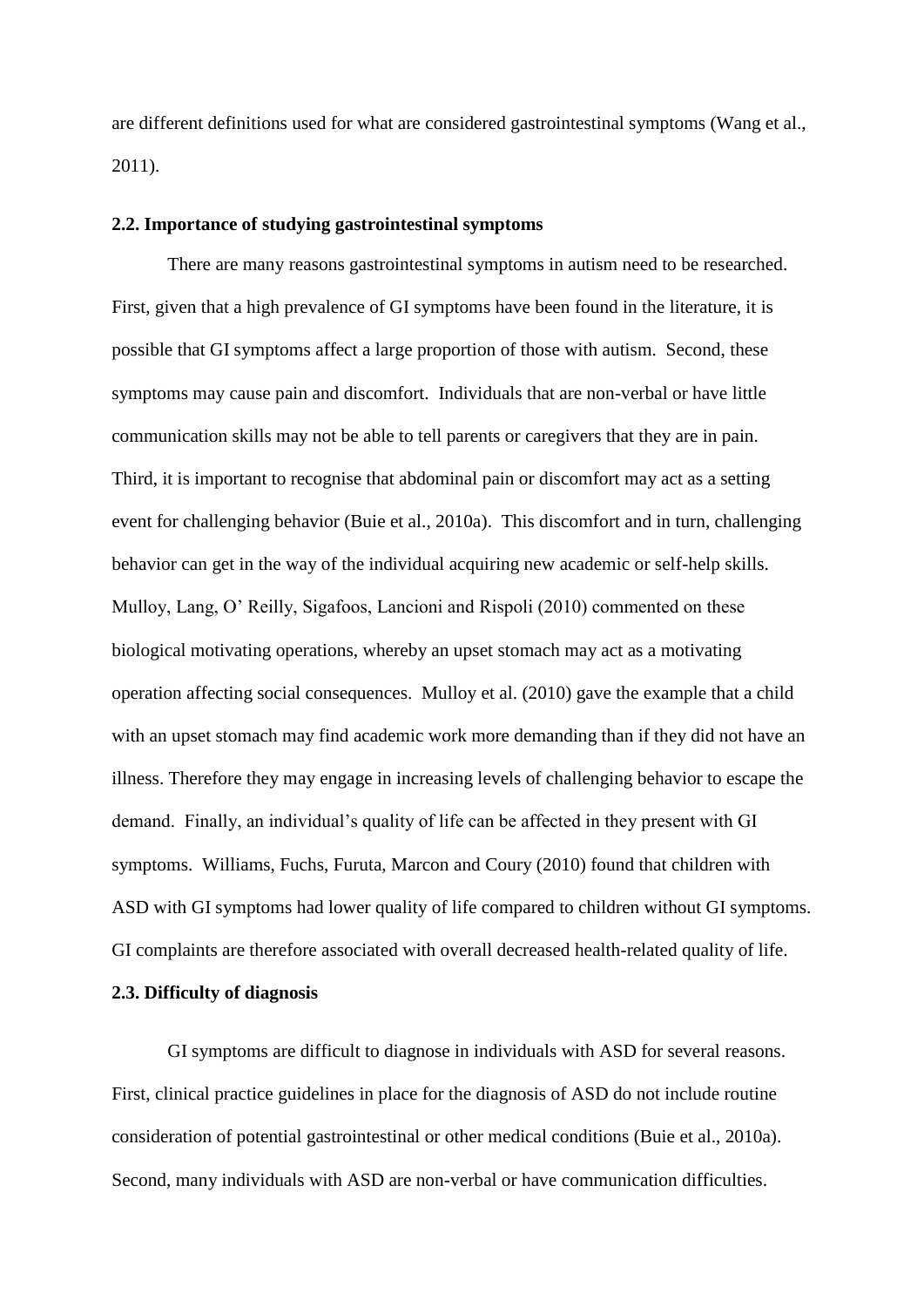Because of this, they may not be able to express pain or discomfort in a typical manner. They may not be able to communicate their symptoms as clearly as those who are typically developing. Those who can verbally communicate may have difficulty describing subjective experiences or symptoms (Buie et al., 2010a). Third, those with ASD may present with GI symptoms in atypical ways. One may assume that if an individual has abdominal or other discomfort that they would touch their abdomen. However, this is not necessarily the case for those with ASD. Gastrointestinal disorders can present as non-gastrointestinal problems (Buie et al., 2010a). For example, individuals may present with sleep problems or challenging behavior. Where they present with vocal stereotypy or repetitive behavior, it could be incorrectly attributed to being symptoms of autism. Fourth, diet may play a role in GI symptoms. Kuddo and Nelson (2003) commented that the insistence on sameness in autism may lead children to demand stereotyped diets which are lacking in fibres, fluids or other constitutes. Finally, if children are on medication, this can have side-effects. Kuddo and Nelson (2003) comment that most medication administered to children with autism can influence gut function.

# **2.4. Measures used to assess gastrointestinal symptoms**

While some studies used medical history to assess gastrointestinal symptoms (Molloy & Manning-Courtney, 2003; Nikolov et al., 2009; Maenner, Arneson, Levy, Kirby, Nicholas & Durkin, 2012), a variety of questionnaires have also been used. As well as past medical history, Nikolov et al. (2009) used the Side Effects Review Form (Research Units on Pediatric Psychopharmacology). The form was designed to establish whether certain problems are present prior to drug exposure and to track changes. In Nikolov et al.'s 2009 study, a pre-treatment rating of moderate or severe on the Side Effects Review Form in response to one or more GI questions was classified as the presence of a GI symptom. Hansen, Ozonoff, Krakowiak, Angkustsiri, Jones, Deprey et al. (2008) used the CHARGE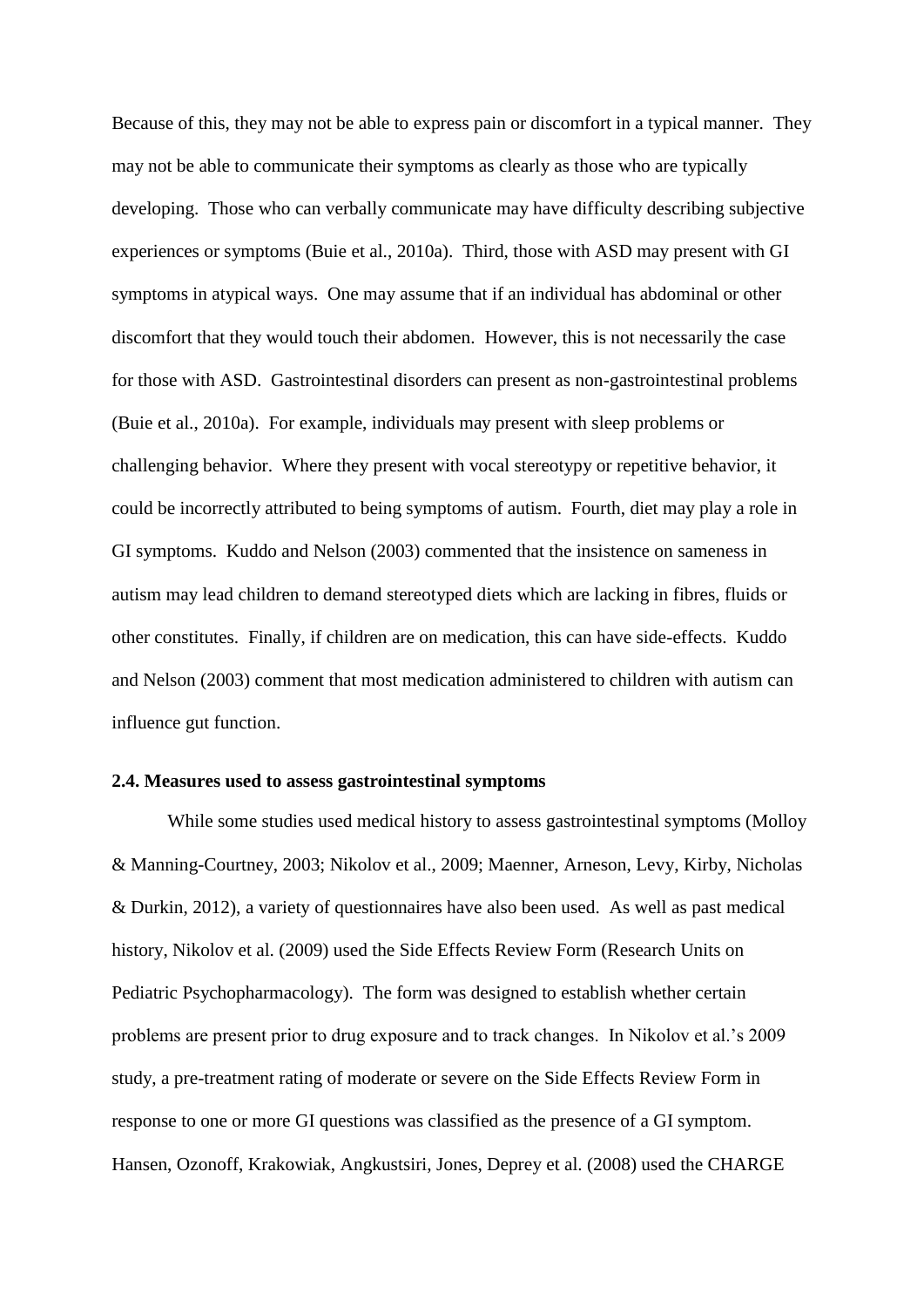(Childhood Autism Risks from Genetics and the Environment) gastrointestinal history form, which includes 10 items describing current gastrointestinal symptoms as well as questions relating to food allergies and diet restrictions.

Valicenti-McDermott et al. (2008) developed The Gastrointestinal Questionnaire, derived from the Clinical Diagnostic Questionnaire for Pediatric Functional Gastrointestinal Disorders, as developed by the Committee on Childhood Functional Gastrointestinal Disorders Multinational Working Teams to Develop Criteria for Functional Disorders (Rome II). The Gastrointestinal Questionnaire includes questions on current GI symptoms, as well as lifetime gastrointestinal or feeding problems. Gorrindo, Williams, Lee, Walker, McGrew, and Levitt (2012) used the Questionnaire on Pediatric Gastrointestinal Symptoms-Rome III Version (QPGS) which is a 71 item parent report instrument that assesses GI symptoms and classifies functional GI disorders (FGID) according to Rome III criteria. It is available online at [http://romecriteria.org/.](http://romecriteria.org/) Gorrindo et al. (2012) also included clinical evaluation in their study. The authors found that parent report of any gastrointestinal dysfunction in those with ASD was highly concurrent (92.1%) with a clinical diagnosis of any gastrointestinal dysfunction.

Chandler, Carcani-Rathwell, Charman, Pickles, Loucas, Meldrum et al. (2013) constructed a 20 item GI symptom questionnaire. Questions were asked by current (last 3 months) and past (prior to the last 3 months symptoms). The GI symptoms included persistent vomiting; stool consistency; abdominal pain; abdominal pain associated with food, bowel movement or sleep; constipation; subjective difficulties with bowl movements, stool withholding and soiling; diarrhea, weight loss, mouth ulcers and presence of mucus or blood in the stools.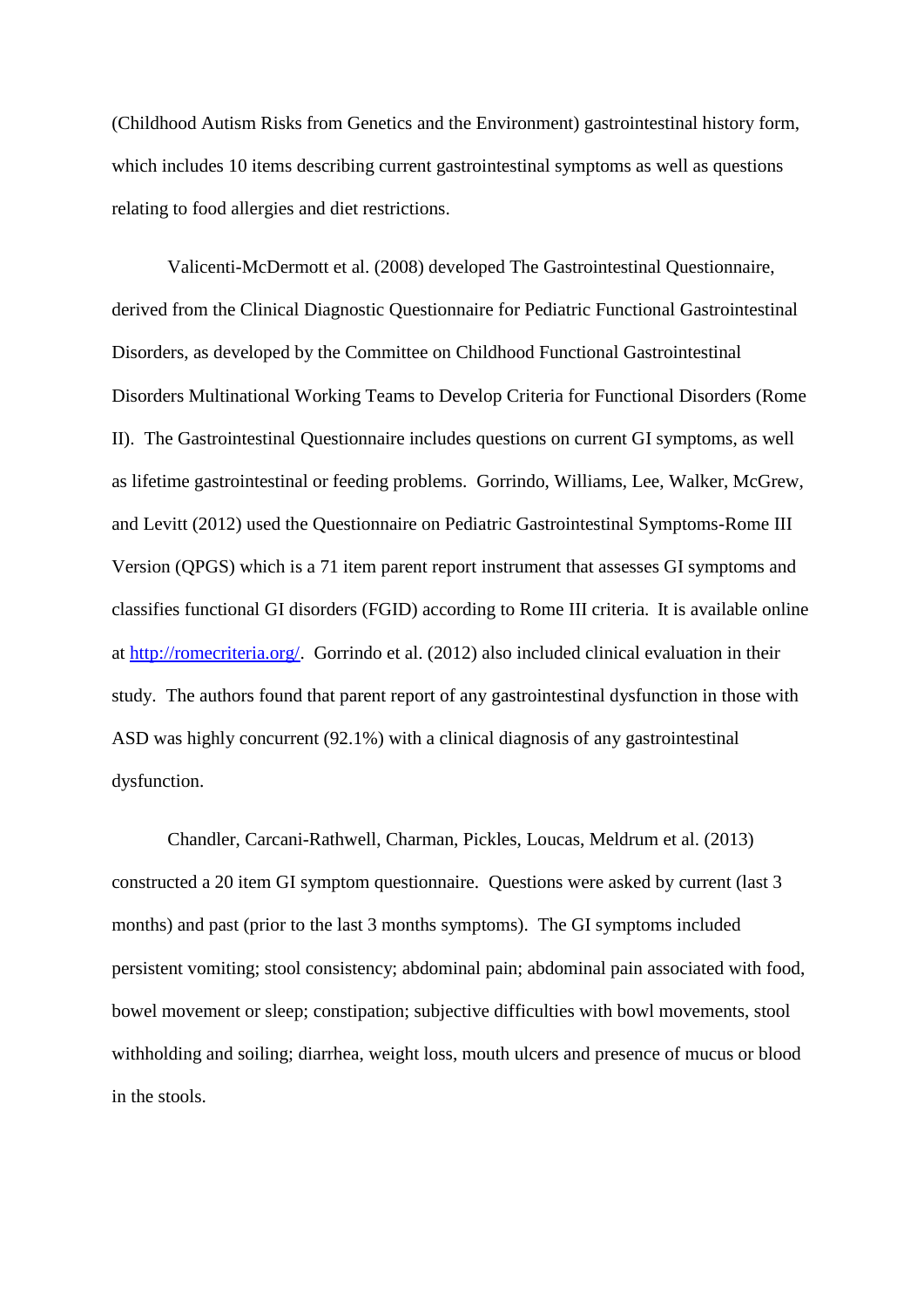The Gastrointestinal Symptom Inventory (Autism Treatment Network, 2005) is a 35 item questionnaire that was developed by the Autism Treatment Network (ATN). The ATN is the first network of hospitals and physicians dedicated to developing a model of comprehensive medical care for children and adolescents with autism through seventeen participating institutions in the U.S. and Canada. In the inventory, there are additional items should a participant exhibit certain symptomatology, and therefore includes 77 items in total. This tool has not been validated. It was based on previous questionnaires and on clinical symptom assessment for children with autism and identified gastrointestinal disorders. It measures questions about the presence and duration of GI symptoms. The inventory is scored initially dichotomously i.e. whether or not the child has any of the gastrointestinal symptoms. The GI symptoms it measures are abdominal pain, nausea, bloating, diarrhea or other GI symptom. The inventory also allows branching into specific areas of symptomatology: abdominal pain, abnormal bowel movements, reflux, and food insensitivity. These branches will allow determination of rates of these categories as well.

Mazurek, Vasa, Kalb, Kanne, Rosenberg, Keefer et al. (2013b) used the GI Symptom Inventory in their research. It was also used in Williams et al. (2010); Williams, Christofi, Clemmons, Rosenberg and Fuchs (2012a); Williams, Christofi, Clemmons, Rosenberg and Fuchs (2012b) and Mannion, Leader and Healy (2013). The GI Symptom Inventory is no longer used by the ATN as part of its registry battery. Instead, questions are included about gastrointestinal symptoms in the ATN Parent Baseline Assessment. The following symptoms are assessed: nausea/vomiting, reflux, diarrhea, constipation, stomach/abdominal pain. Mazurek, Kanne and Wodka (2013a) used the Parent Baseline Assessment in their research.

#### **2.5. Regression**

Valicenti-McDermott, McVicar, Cohen, Wershil and Shinnar (2008) found that children with autism spectrum disorder who presented with language regression had more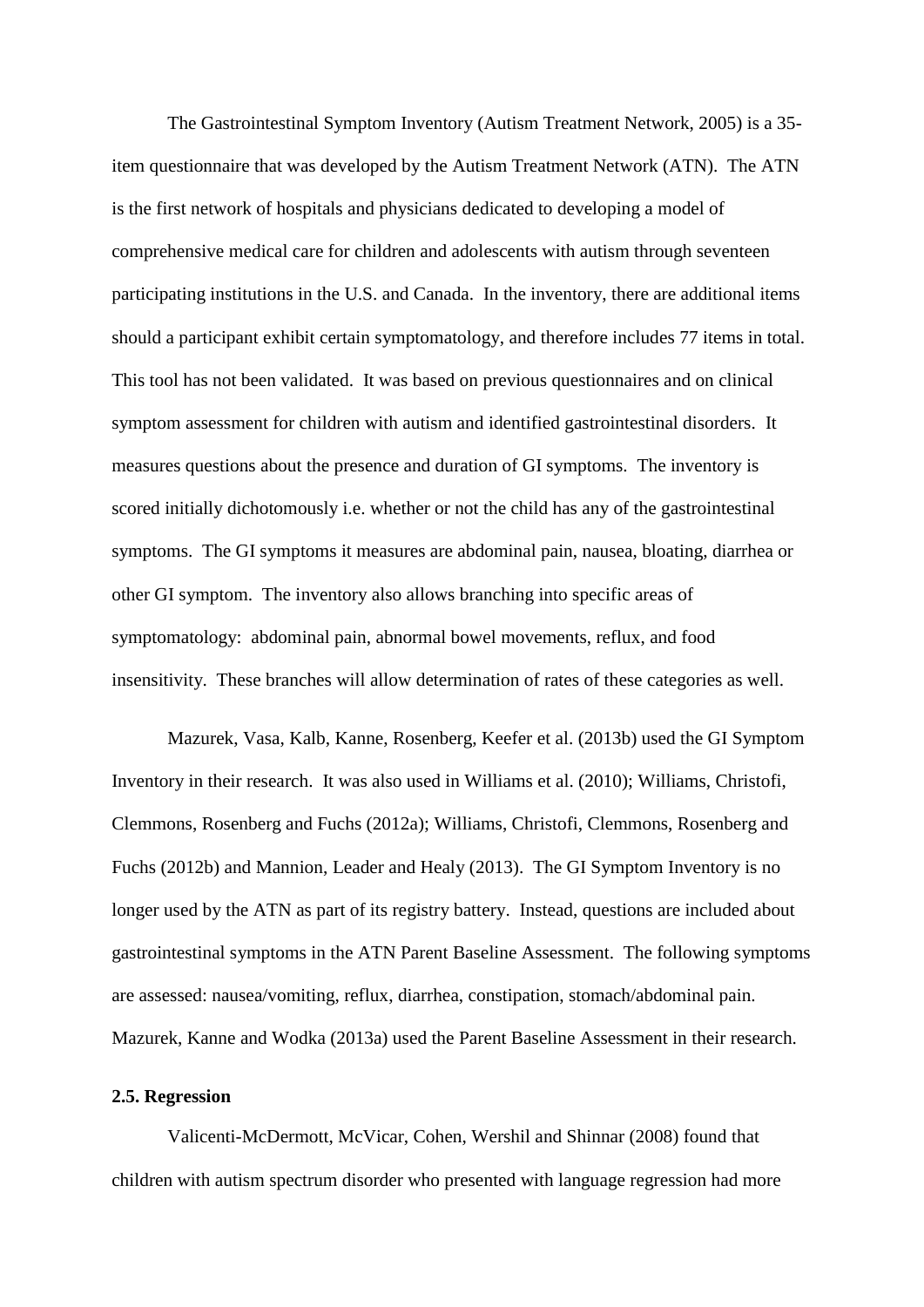gastrointestinal problems (84%) than those without language regression (61%). The authors also found that abnormal stool patterns were reported more frequently in the group with language regression (42% vs. 12%). Niehus and Lord (2006) found that the medical records of children with ASD and regression indicated significantly more parental reports of bloody stools than those with ASD and no regression. Though non-significant, those with ASD and regression had more chronic diarrhea and stool complaints than those with ASD and no regression or those that were typically developing.

Baird, Charman, Pickles, Chandler, Loucas, Meldrum et al. (2008) investigated factors associated with regression in children with autism. Current gastrointestinal symptoms varied across the three groups in the study; those with no regression, lower level regression and definite language regression. Current gastrointestinal symptoms varied across regression groups, but the rate was higher in the no regression group than the lower or definite regression groups. In terms of past gastrointestinal symptoms, there was no group difference found between those with no regression, lower or definite regression. This is supported by Chandler et al. (2013) who found that there were no differences between ASD children with and without a history of regression for current and past GI symptoms. Similarly, Molloy and Manning-Courtney (2003) found that developmental regression was not significantly associated with gastrointestinal symptoms. Hansen et al. (2008) found no significant differences between the children with ASD with or without regression in terms of gastrointestinal symptoms.

#### **2.6. Language and Communication**

Gorrindo et al. (2012) examined expressive language and social responsiveness as communication variables in their study. They found that children with ASD and GI symptoms showed higher levels of social impairment than those with ASD only. However,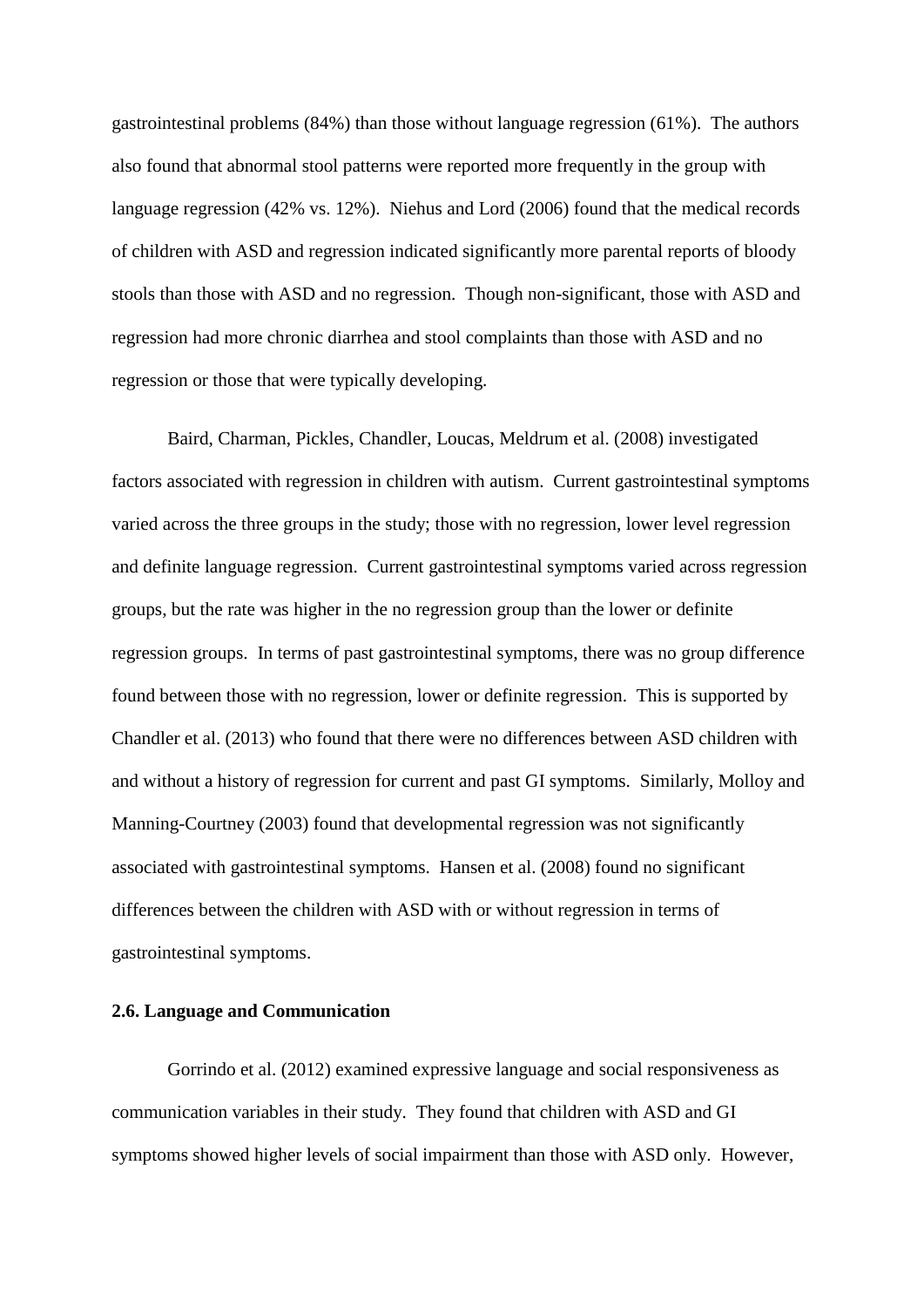social impairment was not associated with impaired language. In the ASD and GI symptoms group, there was no difference in social impairment in those that were verbal and non-verbal. Gorrindo et al. (2012) also investigated the risk factors for constipation as constipation was found to be the most common GI symptom in their study. The authors found that younger, more socially impaired and non-verbal children had increased odds for constipation. In contrast, Chandler et al. (2013) did not find a difference between verbal ability in children with and without reported pain abdominal pain or constipation. This is supported by Williams et al. (2012b) who found that rates of GI complaints did not differ between four verbal ability groups; Non-verbal, some words, phrase speech and verbal.

# **2.7. Autism Severity**

Wang et al. (2011) classified autism severity into three groups; full autism, almost autism and not quite autism. Increased autism symptom severity was associated with increased odds of having significantly more GI problems being reported. Specifically, having full autism or almost autism was most highly associated with experiencing GI problems (Wang et al., 2011). However, Molloy & Manning-Courtney (2003) found that frequency of gastrointestinal symptoms did not vary by age, gender, race or severity of autism. In support of this finding, Nikolov et al. (2009) also found that those with gastrointestinal problems were no different from those without gastrointestinal problems in autism symptom severity, demographic characteristics or measures of adaptive functioning. Chandler et al. (2013) found that there was no significant association between autism severity and current and past GI symptoms in the ASD group. Williams et al. (2010) found that presence of GI problems did not differ by gender, ASD subtype, race or IQ. However, Williams et al. (2012b) found that chronic GI symptoms were more likely in children with Asperger's than Autism.

#### **2.8. Challenging behavior**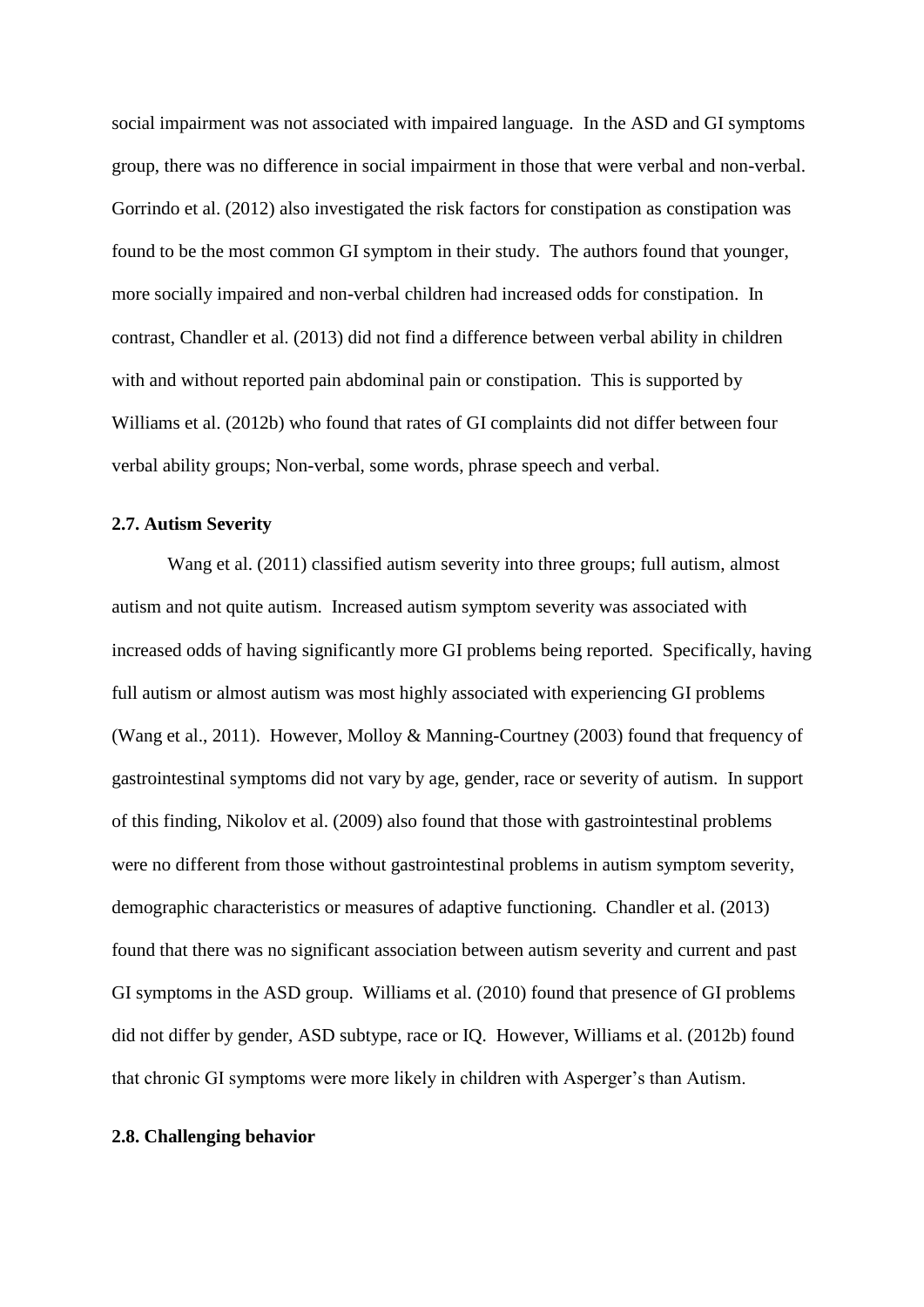Horvath, Papadimitriou, Rabsztyn, Drachenberg and Tyson Tildon (1999) commented that unrecognised gastrointestinal symptoms and disorders may contribute to the behavioral problems of non-verbal children with autism, such as sudden irritability and aggressive behavior. Mazurek et al. (2013a) investigated the relationship between aggression and other variables, including gastrointestinal symptoms in children with ASD. Children with aggression had significantly greater difficulties with GI problems than those without aggression. However, GI problems did not emerge as significant predictors of aggression.

Children with GI problems were more likely to present with argumentative, oppositional or destructive behaviors than those without GI problems (Maenner, et al., 2012). Tantrum behaviors were more common in those with GI problems than those without, but the association did not reach statistical significance. No association was found between presence of GI problems and stereotypic/repetitive behaviors or self-injurious behaviors (Maenner et al., 2012).

# **2.9. Comorbid Psychopathology**

Williams et al. (2010) found that children aged 1 to 5 years with GI symptoms had higher total scores on the Child Behavior Checklist (CBCL) (Achenbach & Roscorla, 2000) and for the emotionally reactive, anxious/depressed, somatic complaints, internalising problems, affective problems, anxiety problems subscales. The authors also found that children aged 6 to 18 years had higher total scores on the Child Behavior Checklist (CBCL) (Achenbach & Roscorla, 2001) and on all subscales. Maenner et al. (2012) found that mood disturbances were more common in children with GI problems than those without but this association did not reach statistical significance. In terms of other comorbid disorders, children with ASD and GI problems were significantly more likely than those without GI problems to have cooccurring cerebral palsy and seizure-like activity (Maenner et al., 2012).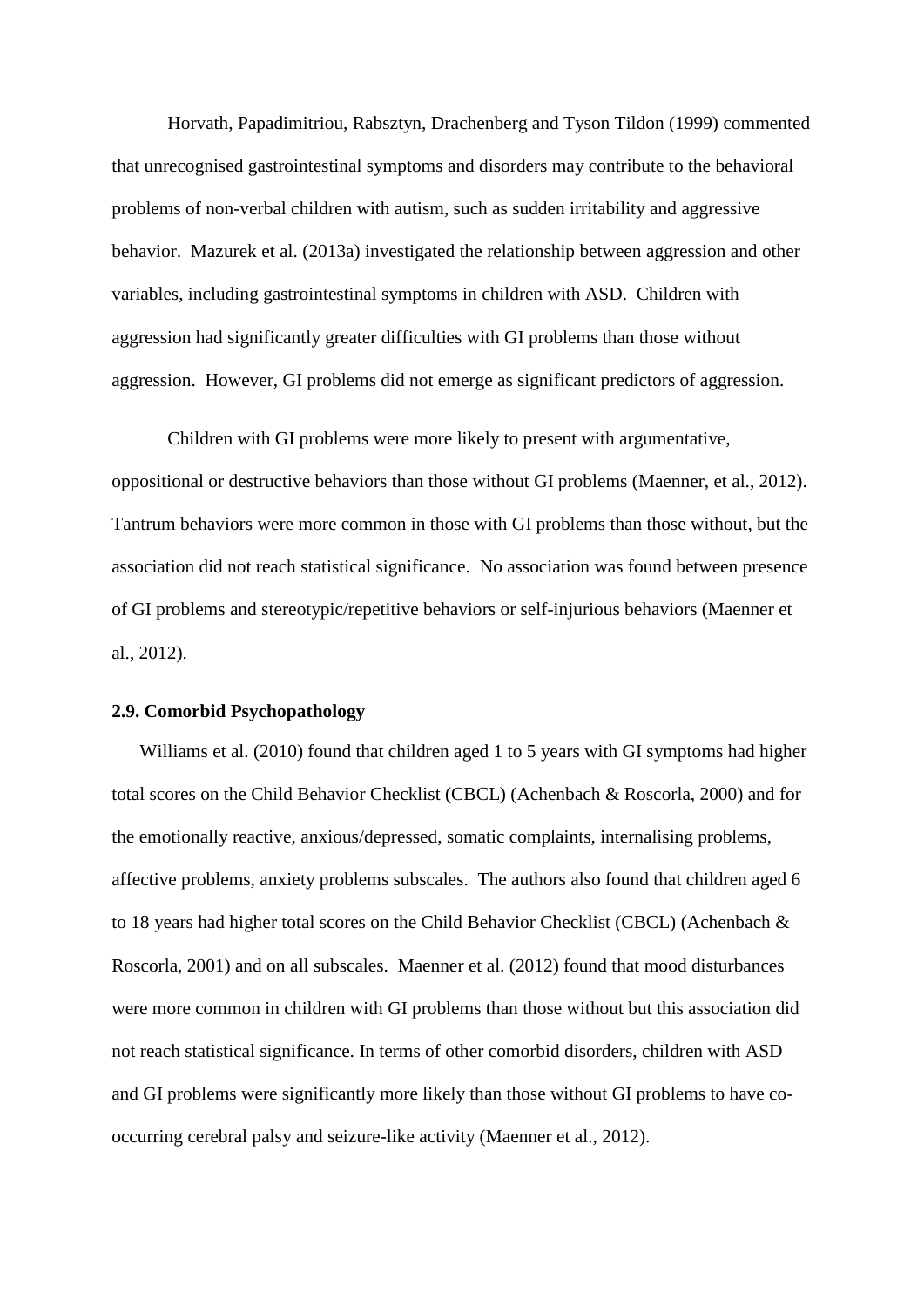Mannion and Leader (under submission) investigated predictors of GI symptoms in children with ASD. In the study, total number of GI symptoms predicted total scores on the Autism Spectrum Disorder-Comorbid for Children (ASD-CC) (Matson & González, 2007). The ASD-CC is a questionnaire used to assess comorbid psychopathology in those with autism. Specifically, abdominal pain and constipation also predicted conduct behavior. Diarrhea predicted tantrum behavior. Nausea predicted worry/depressed behavior, avoidant behavior and conduct behavior. The worry/depressed subscale and the avoidant behavior subscale of the ASD-CC form a measure of anxiety (Davis, Moree, Dempsey, Reuther, Fodstad, Hess et al. 2011).

Other authors have also investigated the relationship between GI problems and anxiety. Nikolov et al. (2009) found that when compared to children without gastrointestinal problems, those with gastrointestinal problems showed greater symptom severity on measures of irritability, anxiety and social withdrawal. Williams et al. (2012b) found that clinical anxiety is associated with chronic GI symptoms in children with autism. Chronic GI complaints were greater in children with clinical anxiety compared to those with no anxiety. Mazurek et al. (2013b) found that children with chronic constipation, chronic diarrhea, chronic bloating, chronic nausea and chronic abdominal pain had higher anxiety than those without these symptoms. Those with more chronic GI problems had higher anxiety scores than those with no chronic GI problems. Anxiety contributed to the prediction of chronic constipation, chronic bloating, chronic nausea and chronic abdominal pain, but not to the prediction of chronic diarrhea.

## **2.10. Sleep Problems**

Horvath et al. (1999) commented that unrecognised gastrointestinal symptoms may lead to night time awakenings in non-verbal children with autism. Maenner et al. (2012) found that children with sleep abnormalities were more likely to have a medically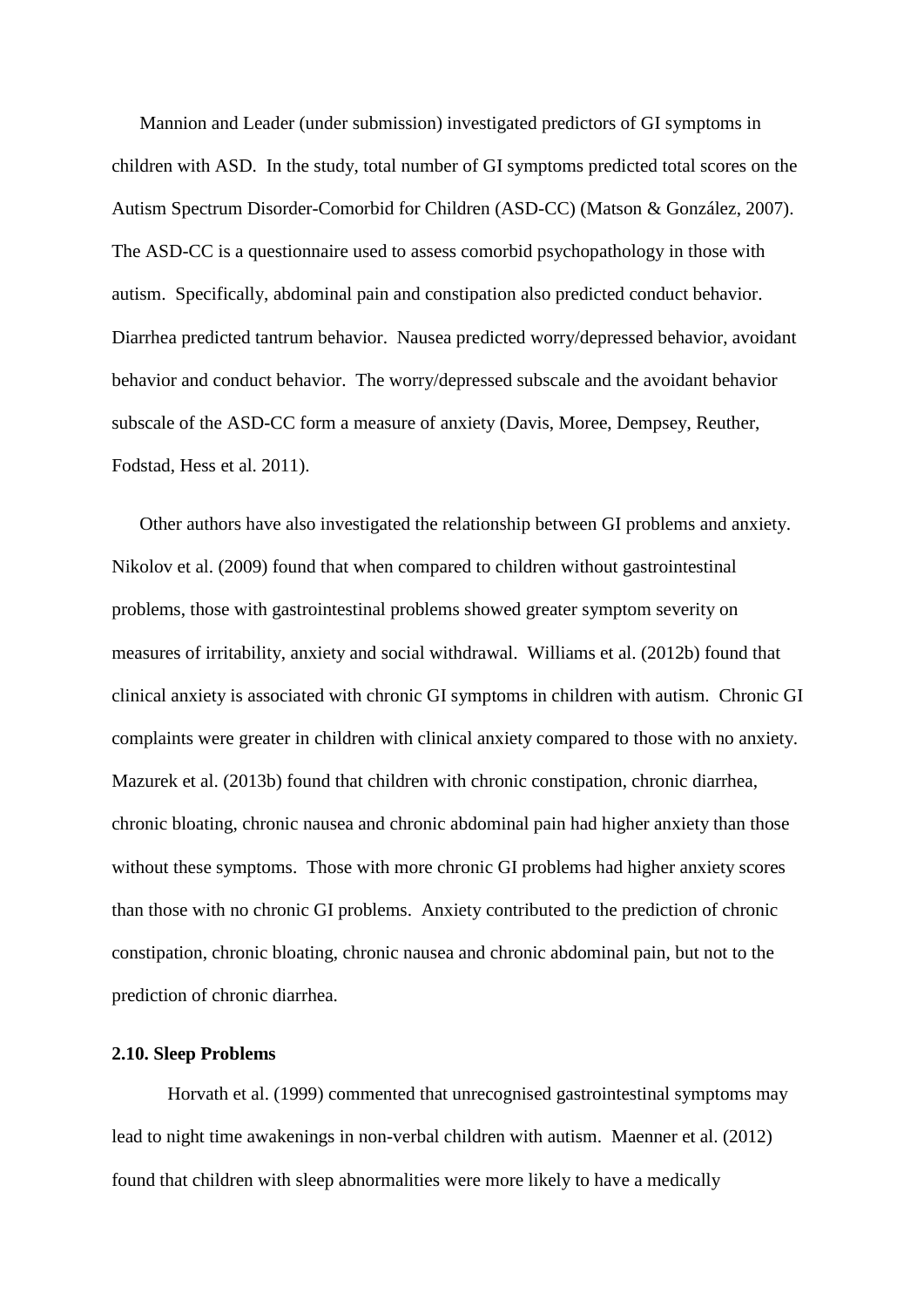documented history of GI problems, than those without. Williams et al. (2010) found that sleep problems occurred most frequently in those with gastrointestinal problems (50%) than those without (37%). Williams et al. (2012a) found that 24.5% of children with autism had sleep problems and chronic GI symptoms, while 25.2% had neither sleep nor GI problems. It was found that 42.5% had sleep problems only, while 7.8% had a chronic GI complaint only. Sleep problems occurred in 84% of children with chronic nausea, 82% of children with chronic diarrhea, 81% of children with chronic bloating, 79% of children with chronic constipation and 78% of children with chronic abdominal pain.

Mannion et al. (2013) investigated predictors of sleep problems in children with ASD. The total number of GI symptoms predicted higher rates of sleep problems. Under-eating, avoidant behavior and gastrointestinal symptoms predicted sleep problems. Specifically, abdominal pain predicted sleep anxiety. Under-eating, avoidant behavior and the five GI symptoms (Constipation, Diarrhea, Nausea, Abdominal Pain and Bloating) predicted parasomnias and daytime sleepiness. Mannion and Leader (under submission) found that sleep problems predicted gastrointestinal symptoms. Specifically, sleep disordered breathing and daytime sleepiness predicted both abdominal pain and bloating. Sleep anxiety predicted abdominal pain. It was found that 67.8% of individuals had both sleep problems and gastrointestinal symptoms, while only 8% had neither sleep problems nor gastrointestinal symptoms. Sleep problems occurred in 92.3% of those with nausea and in 91.1% of those with abdominal pain. Sleep problems occurred in 90.9% of those with bloating. Sleep problems occurred in 90% of those with diarrhea, and in 83.7% of those with constipation. It was found that 11.5% had gastrointestinal symptoms only, while 12.6% had sleep problems only.

### **2.11. Sensory Issues**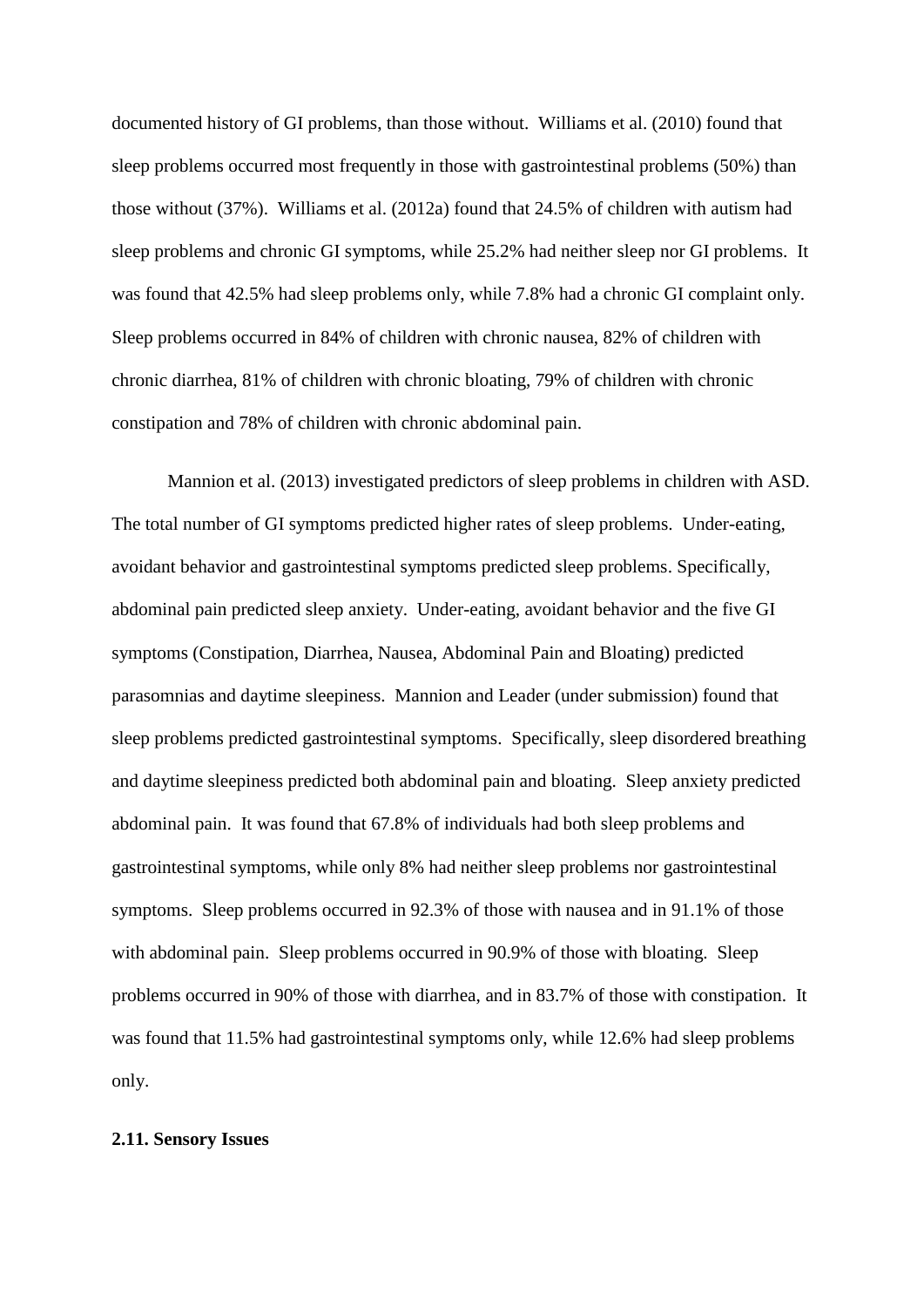Mazurek et al. (2013b) investigated the relationship between sensory overresponsivity and GI problems. They found that those with chronic GI problems had higher levels of sensory over-responsivity. Increasing numbers of GI problems were associated with higher levels of sensory over-responsivity. Sensory over-responsivity also predicted chronic GI problems.

#### **3. Special Diets**

Perrin, Coury, Hyman, Cole, Reynolds and Clemons (2012) investigated complementary and alternative medicine (CAM) use in children with autism. Parents of children with autism were asked if their children use any of the following treatments: acupuncture, chelation, chiropractic, or hyperbaric oxygen therapy; dietary supplements (vitamin supplements, probiotics, antifungal agents, digestive enzymes, glutathione, sulfation, amino acids, or essential fatty acids); and special diets(classified as gluten free, casein free, Feingold, no processed sugars, no salicylates, or other). Special diets usage versus no CAM usage was investigated in the study also. Parents reported higher rates of CAM usage in general and for special diets when they also reported GI problems. The authors commented that families seek to address problematic behaviors or symptoms using CAM and that parents whose children have GI symptoms may try both dietary changes and other CAM treatments to improve their child's nutrition and symptoms.

Pennesi and Klein (2012) investigated the effectiveness of the gluten-free, casein-free (GFCF) diet in children with ASD. The authors found the diet to be effective in improving ASD behaviors, physiological behaviors and social behaviors for children with GI symptoms (specifically, constipation and diarrhea) compared to children with no GI symptoms. The authors suggested that children predisposed to GI abnormalities might particularly benefit more from a GFCF dietary intervention. However, the authors also commented that the findings reported may be highly sensitive to parental perceptions and that the high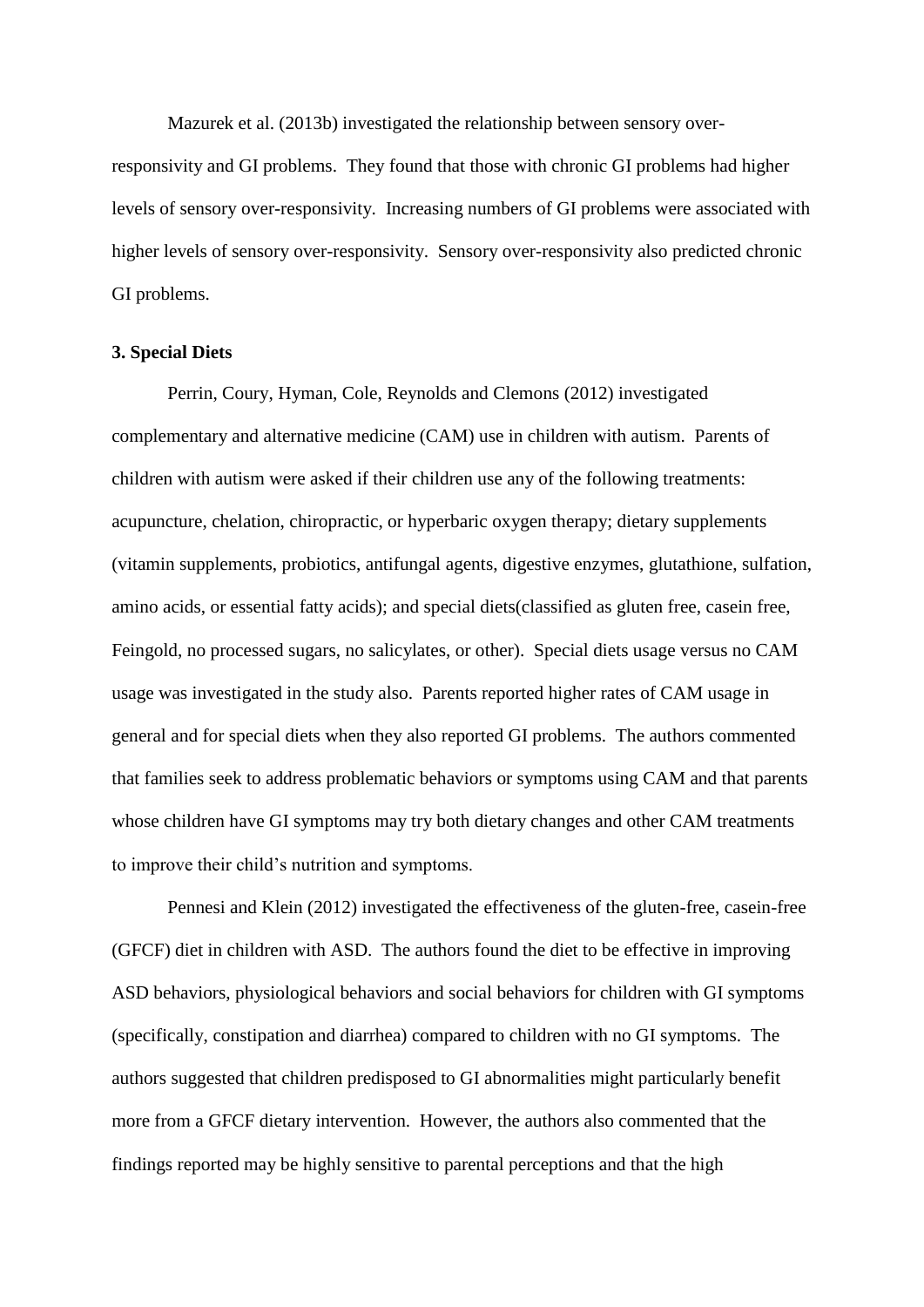effectiveness ratings may be explained by a placebo effect. In terms of future research, the authors stated that the priority of future research should be to define the immunological and GI diagnoses and symptoms that best predict those individuals who will be most responsive to the gluten-free, casein-free diet.

Mulloy et al., (2010) conducted a systematic review on gluten-free and casein-free diets in the treatment of autism spectrum disorder. The authors concluded that the published studies they located do not support the use of GFCF diets in the treatment of ASD. The authors commented on negative consequences for the use of the GFCF diet, such as use of treatment resources, stigmatization and reduced cortical bone thickness. The authors recommended that should a child with ASD experience behavioral changes seemingly associated with change in diet, practitioners should consider testing the child for allergies and food intolerances and eliminate identified allergens or irritants from their environment.

## **4. Recommendations for treatment**

Buie, Fuchs III, Furuta, Kooros, Levy, Lewis et al. (2010b) commented that children with ASD can benefit from the adaptation of general pediatric guidelines for diagnosing GI symptoms. The authors provided a review of guidelines to diagnose and treat GI symptoms using current general pediatric guidelines, until specific guidelines are designed for those with ASD. Information on differential diagnosis, evaluation and treatment considerations are provided for chronic abdominal pain, constipation, chronic diarrhea and gastroesophageal reflux disease (GERD) in children with ASD.

Furuta, Williams, Kooros, Kaul, Panzer, Coury et al. (2012) developed an algorithm to help health care providers identify, evaluate and manage constipation in children with ASD. The consensus among the authors is that 1) subtle or atypical symptoms might indicate the presence of constipation; 2) screening, identification and treatment through a deliberate approach for underlying causes of constipation is appropriate; 3) diagnostic-therapeutic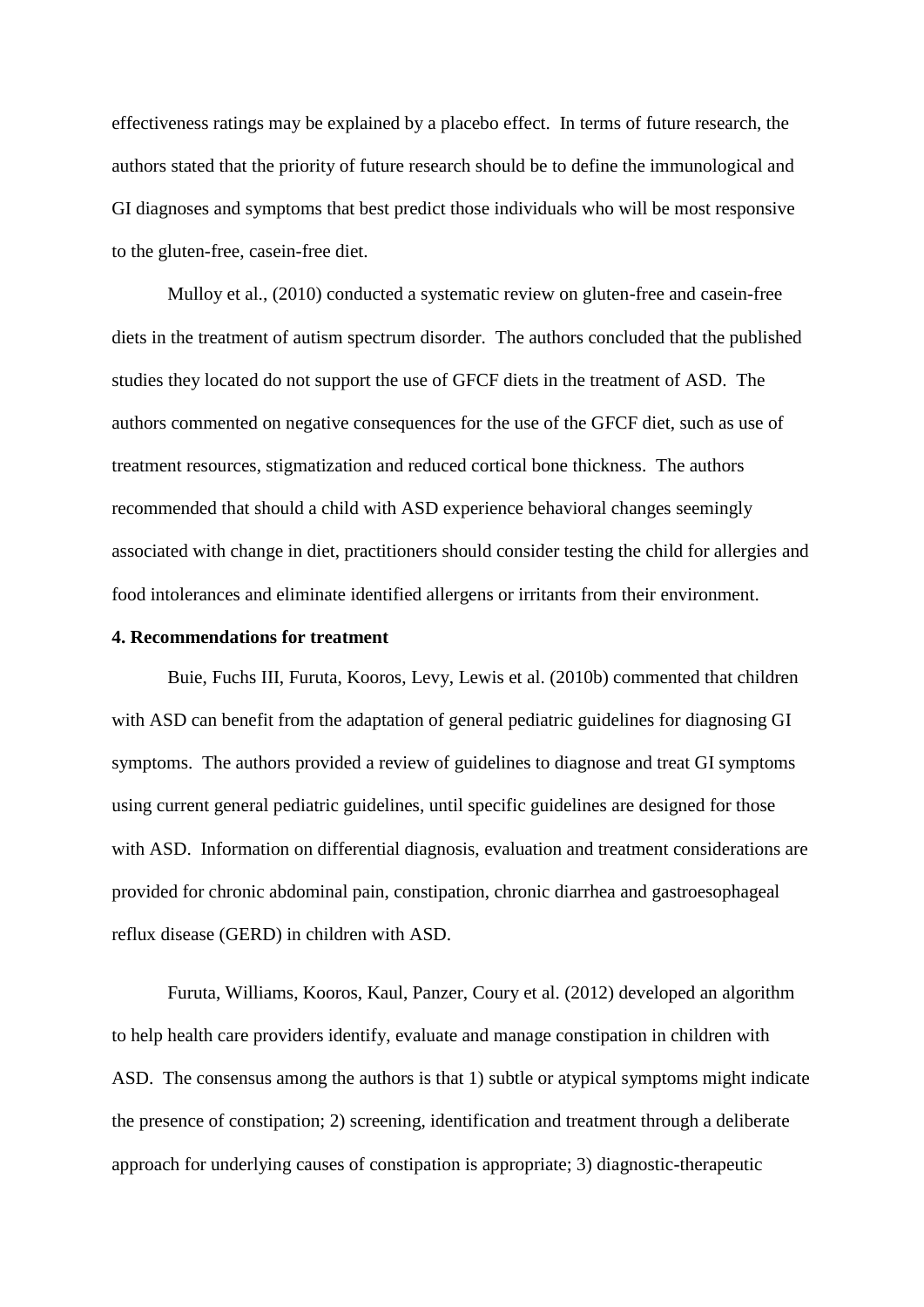intervention can be provided when constipation is documented and 4) careful follow-up after any intervention be performed to evaluate effectiveness and tolerance of the therapy (Furuta et al., 2012). According to the algorithm any child with atypical behaviors should be evaluated for constipation. Examples of these behaviors include self-injurious behavior, posturing, grimacing, holding the abdomen, squeezing the legs together or walking around with a narrow gait to hold the stool in (Furuta et al., 2012).

Buie et al. (2010a) commented that integrating behavioral and biomedical roles can be advantageous. Firstly, functional behavioral assessments can be used in order to interpret the function of challenging behavior. Second, it is important to be aware of pain and discomfort can function as a setting event for challenging behavior. Third, functional communication skills may be taught. Buie et al. (2010a) commented that it would be useful for diagnosis to teach a child to identify the location and type of pain they are experiencing. Finally, the individual could be taught skills for coping with a task demand appropriately during moments of pain or discomfort (Buie et al., 2010a).

#### **5. Future research**

Coury et al. (2012) developed a research agenda for gastrointestinal conditions. They defined four priority areas for research: epidemiology of GI conditions in ASD; underlying pathology; treatment and outcome; and nutrition. There is a need for rigorously designed prevalence studies in order to identify risk factors including clinical and behavioral indicators of GI problems; identify atypical presentations of GI disorders in ASD and identify subpopulations within ASD that have GI symptoms (Coury et al., 2012).

As evidenced by the lack of papers on adults with autism in the current review, there is a real need for more research to be conducted with adults with autism to investigate the relationship between GI problems and autism in adults. Edwards, Watkins, Lotfizadeh and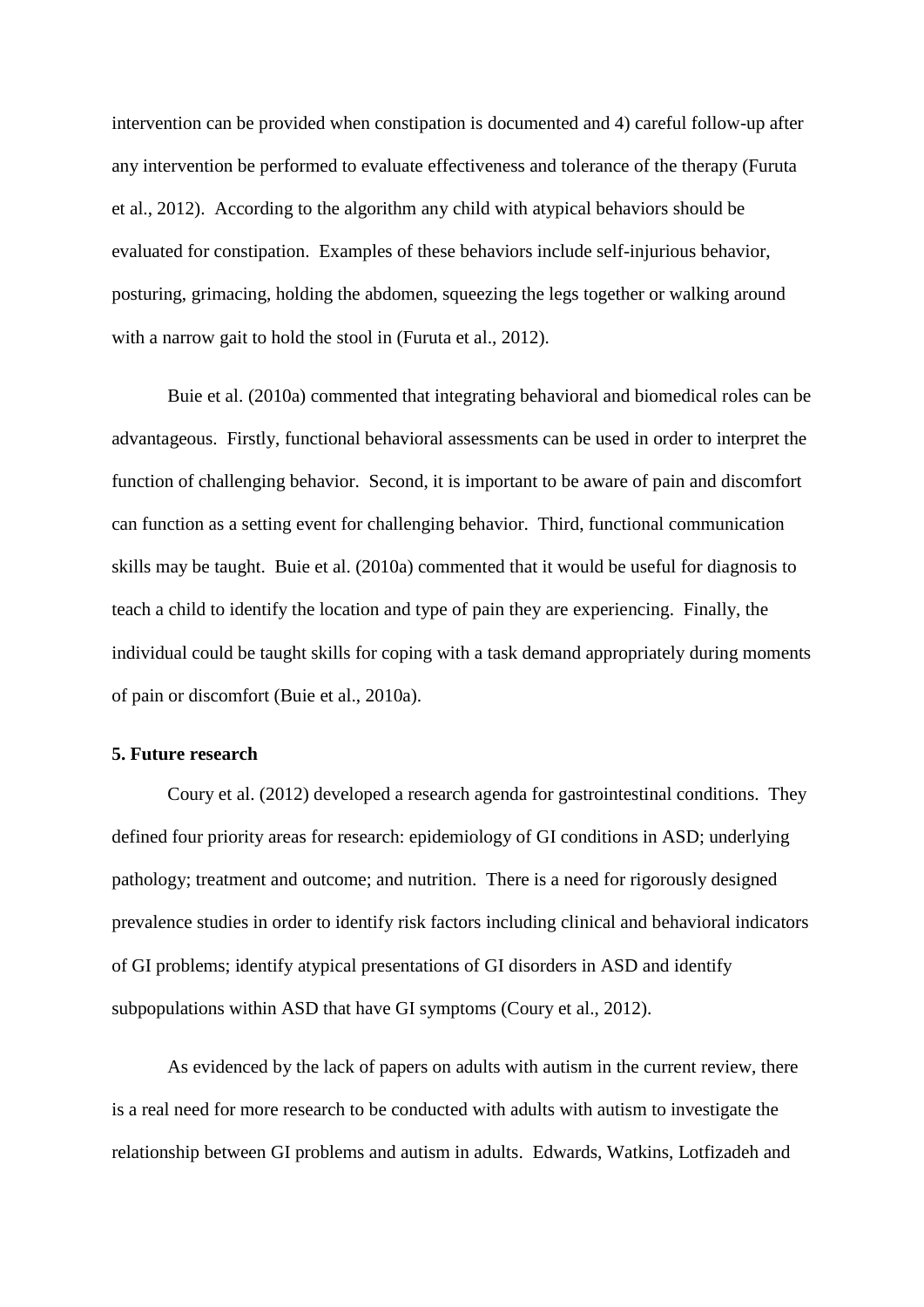Poling (2012) found that in intervention research on autism, only 1.7% of participants were 20 years or more. In autism research, in general, there is a need for adult research and this is especially so in relation to gastrointestinal symptoms.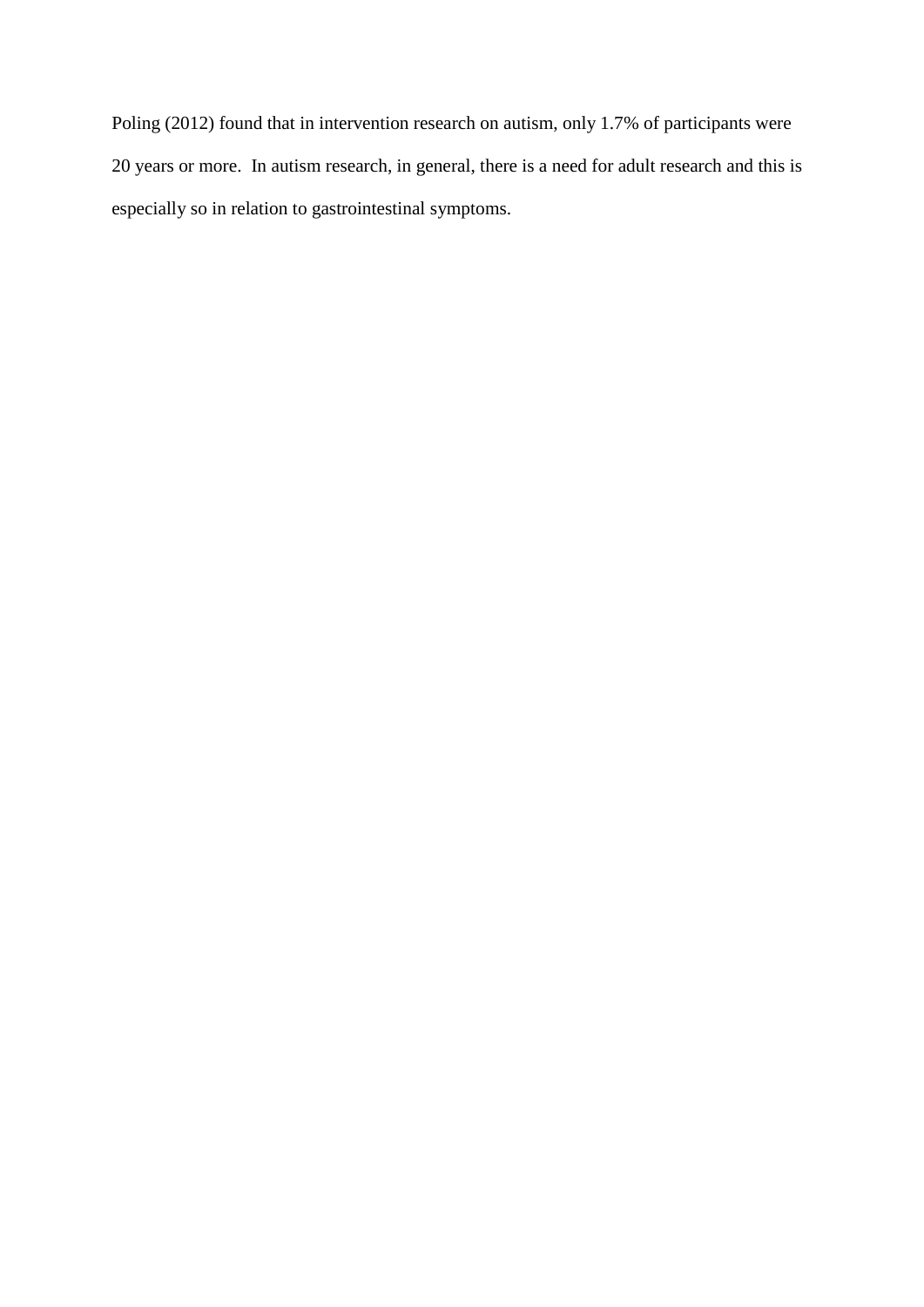#### **References**

- Achenbach, T.M., & Rescorla, L.A. (2000). *Manual for the ASEBA Preschool forms and Profiles.* Burlington, VT: University of Vermont Department of Psychiatry.
- Achenbach, T.M., & Rescorla, L. A. (2001). *Manual for the ASEBA School-Age Forms and Profiles.* Burlington, VT: University of Vermont, Research Center for Children, Youth, and Families.
- Autism Treatment Network (2005). *GI Symptom Inventory Questionnaire, vers. 3.0.* New York, NY: Autism Speaks.
- Baird, G., Charman, T., Pickles, A., Chandler, S., Loucas, T., Meldrum, D., Carcani-Rathwell, I., Serkana, D. & Simonoff, E. (2008). Regression, developmental trajectory and associated problems in disorders in the autism spectrum: The SNAP study. *Journal of Autism and Developmental Disorders, 38,* 1827-1836. doi: 10.1007/s10803-008-0571-9
- Black, C., Kaye, J.A. & Jick, H. (2002). Relation of childhood gastrointestinal disorders to autism: nested case-control study using data from the UK general practice database. *British Medical Journal, 325,* 419-421. doi: 10.1136/bmj.325.7361.419
- Buie, T., Campbell, D.B., Fuchs III, G.J., Furuta, G.T., Levy, J., VandeWater, J., Whitaker, A.H., Atkins, D., Bauman, M.L., Beaudet, A.L., Carr, E.G., Gershon, M.D., Hyman, S.L., Jarapinyo, P., Jyonouchi, H., Kooros, K., Kushak, R., Levitt, P., Levy, S.E., Lewis, J.D., Murray, K.F., Natowicz, M.R., Sabra, A., Wershil, B.K., Weston, S.C., Zeltzer, L. & Winter, H.(2010a). Evaluation, diagnosis, and treatment of gastrointestinal disorders in individuals with ASDs: A consensus report. *Pediatrics, 125,* S1-S18. doi: 10.1542/peds.2009-1878C.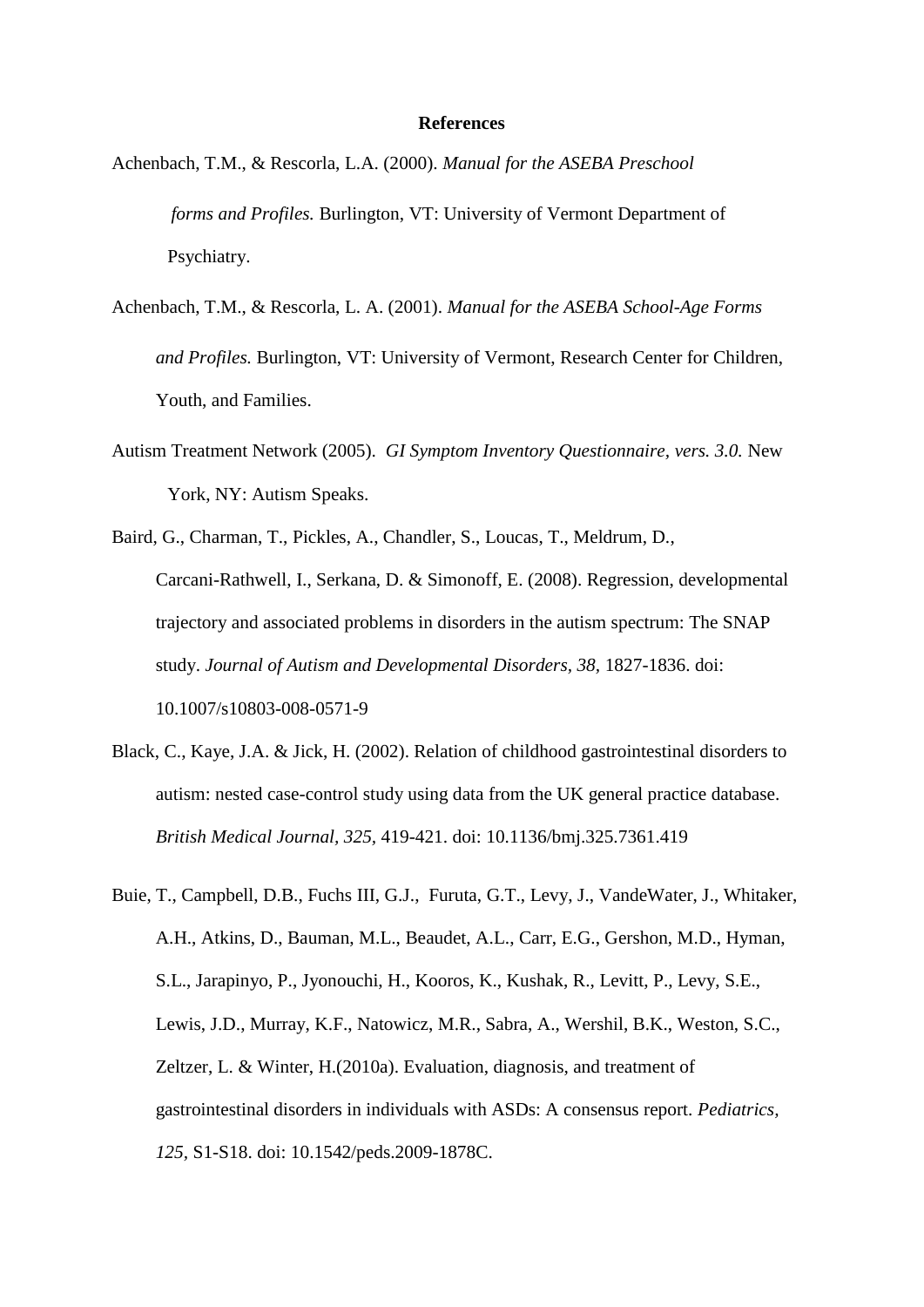- Buie, T., Fuchs III, G.J., Furuta, G.T., Kooros, K., Levy, J., Lewis, J.D., Wershil, B.K. & Winter, H. (2010b). Recommendations for evaluation and treatment of common gastrointestinal problems in children with ASDs. *Pediatrics, 124.* S19-S29. doi: 10.1542/peds.2009-1878D.
- Chandler, S., Carcani-Rathwell, I., Charman, T., Pickles, A., Loucas, T., Meldrum, D., Simonoff, E., Sullivan, P. & Baird, G. (2013). Parent-Reported gastro-intestinal symptoms in children with autism spectrum disorders. *Journal of Autism and Developmental Disorders,* doi: 10.1007/s10803-013-1768-0.
- Coury, D.L., Ashwood, P., Fasano, A., Fuchs, G., Geraghty, M., Kaul, A., Mawe, G., Patterson, P. & Jones, N. (2012). Gastrointestinal conditions in children with autism spectrum disorder: developing a research agenda. *Pediatrics, 130,* (Suppl. 2.), S160- 168. doi: 10.1542/peds.2012-0900N.
- Davis, T.E., Moree, B.N., Dempsey, T., Reuther, E.T., Fodstad, J.C., Hess, J.A., Jenkins, W.S. & Matson, J.L. (2011). The relationship between autism spectrum disorders and anxiety: The moderating effect of communication. *Research in Autism Spectrum Disorders, 5,* 324-329. doi: 10.1016/j.rasd.2010.12.002
- Edwards, T.L., Watkins, E.E., Lotfizadeh, A.D., & Poling, A. (2012). Intervention research to benefit people with autism: How old are the participants? *Research in Autism Spectrum Disorders, 6,* 996-999. doi: 10.1016/j.rasd.2011.11.002
- Fombonne, E. & Chakrabarti, S. (2001). No evidence for a new variant of measles-mumpsrubella-induced autism. *Pediatrics, 108(4),* e58. doi: 10.1542/peds.108.4.e58
- Furuta, G.T., Williams, K., Kooros, K., Kaul, A., Panzer, R., Coury, D.L., & Fuchs, G. (2012). Management of constipation in children and adolescents with autism spectrum disorders. *Pediatrics, 130*, (Suppl. 2), S98-S105. doi: 10.1542/peds.2012-0900H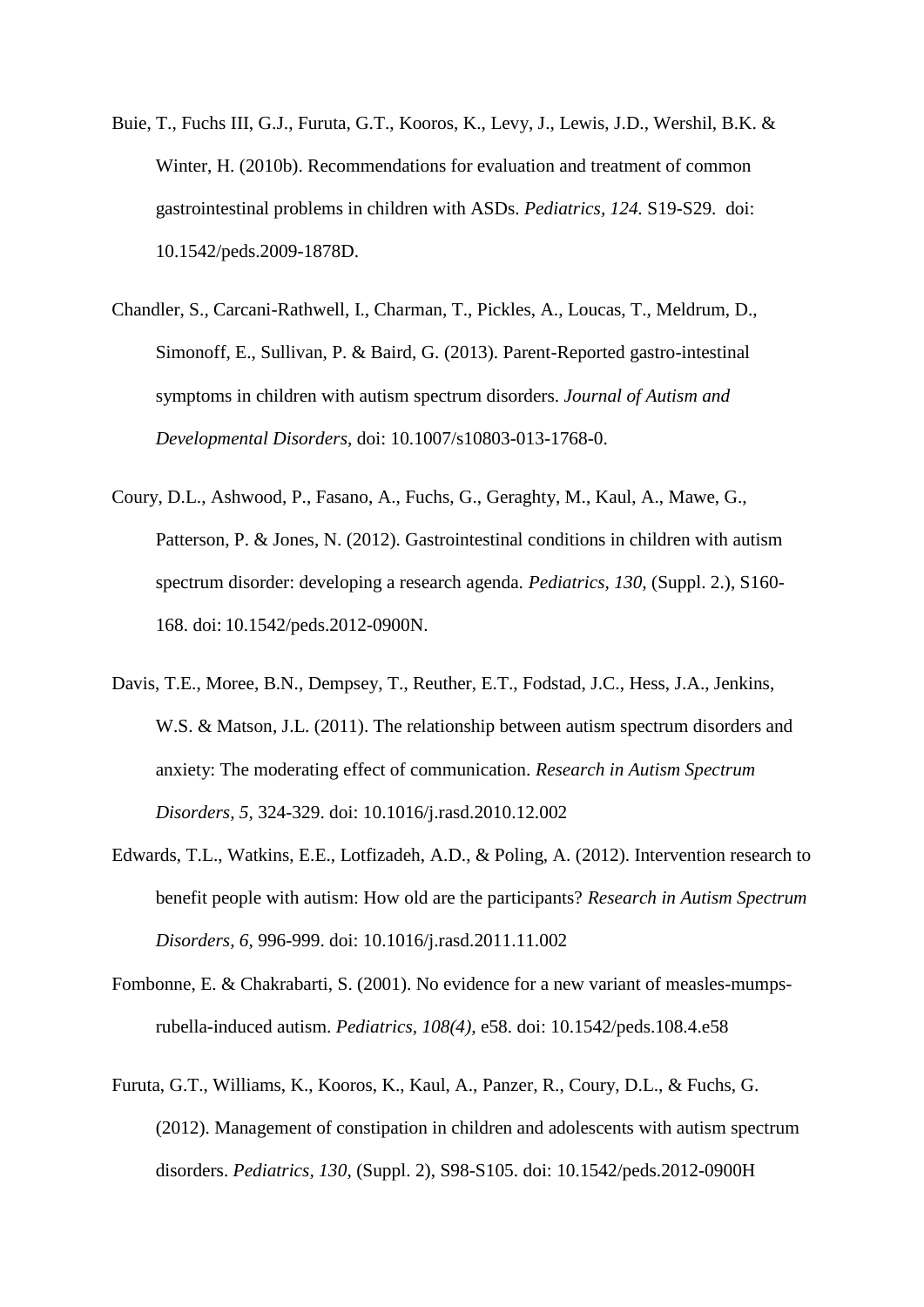- Gorrindo, P., Williams, K.C., Lee, E.B., Walker, L.S., McGrew, S.G., & Levitt, P. (2012). Gastrointestinal dysfunction in autism: parental report, clinical evaluation, and associated factors. *Autism Research*, *5(2),* 101-108. doi: 10.1002/aur.237
- Hansen, R.L., Ozonoff, S., Krakowiak, P., Angkustsiri, K., Jones, C., Deprey, L.J., Le, D., Croen, L.A. & Hertz-Picciotto, I. (2008). Regression in Autism: prevalence and associated factors in the CHARGE study. *Ambulatory Pediatrics, 8(1),* 25-31. doi: 10.1016/j.ambp.2007.08.006
- Horvath, K., Papadimitriou, J.C., Rabsztyn, A., Drachenberg, C. & Tyson Tildon, J. (1999). Gastrointestinal abnormalities in children with autistic disorder. *The Journal of Pediatrics, 135*(5), 559-563. doi: 10.1016/S0022-3476(99)70052-1
- Horvath, K. & Perman, J.A. (2002). Autistic disorder and gastrointestinal disease. Current *Opinion in Pediatrics, 14,* 583-587. doi: 10.1097/00008480-200210000-00004
- Ibrahim, S.H., Voigt, R.G., Katusic, S.K., Weaver, A.L. & Barbaresi, J. (2009). Incidence of gastrointestinal symptoms in children with autism: a population based study. *Pediatrics, 124,* 680-686. doi: 10.1542/peds.2008-2933
- Kuddo, T. & Nelson, K.B. (2003). How common are gastrointestinal disorders in children with autism? *Current Opinion in Pediatrics, 15,* 339-343. doi: 10.1097/00008480- 200306000-00020
- Maenner, M.J., Arneson, C.L., Levy, S.E., Kirby, R.S., Nicholas, J.S. & Durkin, M.S. (2012). Brief report: Association between behavioral features and gastrointestinal problems among children with autism spectrum disorder. *Journal of Autism and Developmental Disorders, 42,* 1520-1525. doi: 10.1007/s10803-011-1379-6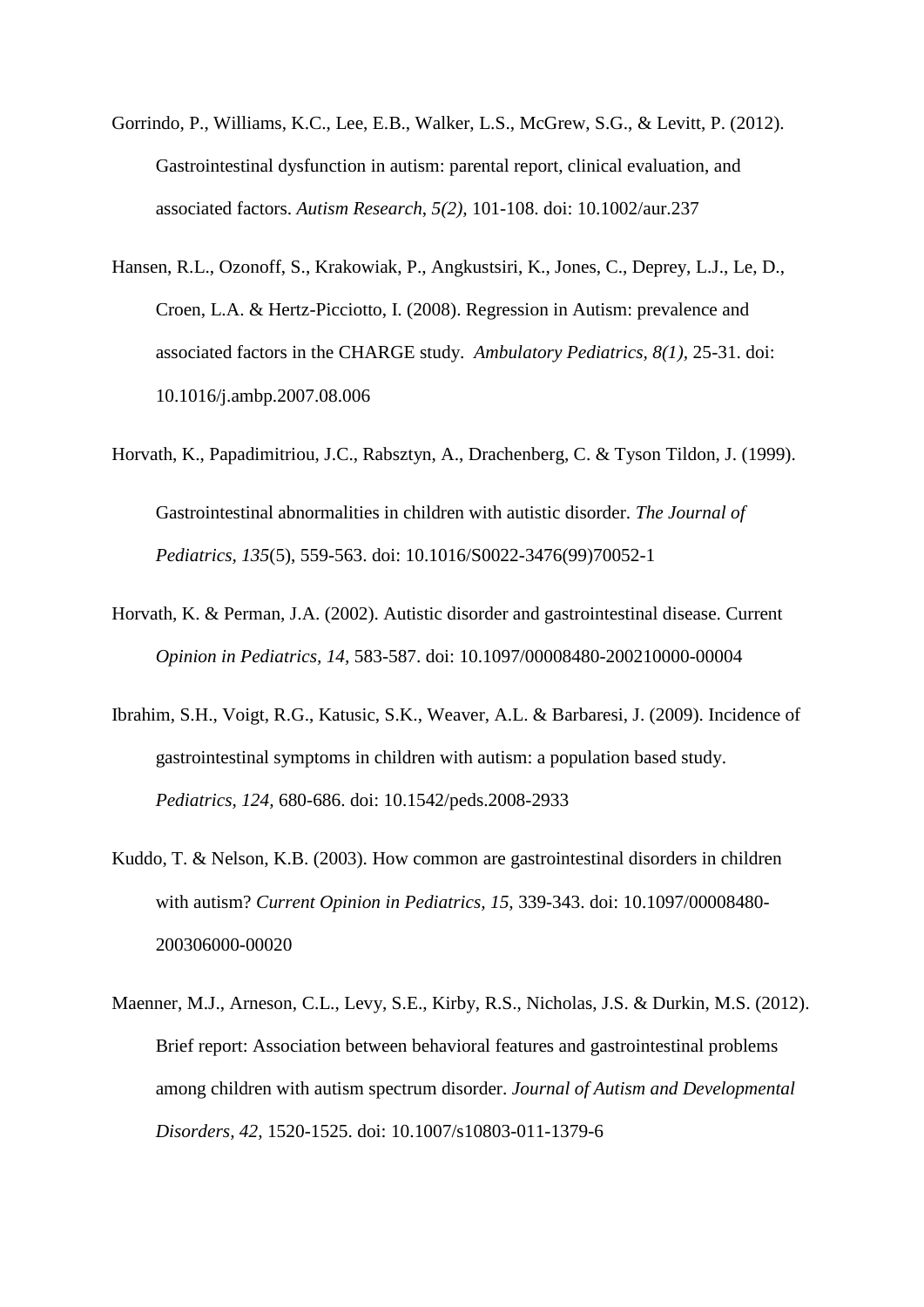- Mannion, A. & Leader, G. (under submission). An analysis of the predictors of comorbid psychopathology, gastrointestinal symptoms and epilepsy in children and adolescents with autism spectrum disorder. *Research in Autism Spectrum Disorders.*
- Mannion, A., Leader, G. & Healy, O. (2013). An investigation of comorbid psychological disorders, sleep problems, gastrointestinal symptoms and epilepsy in children and adolescents with autism spectrum disorder. *Research in Autism Spectrum Disorders,* 7, 35-42. doi: 10.1016/j.rasd.2012.05.002
- Mazurek, M.O., Kanne, S.M. & Wodka, E.L. (2013a). Physical aggression in children and adolescents with autism spectrum disorders. *Research in Autism Spectrum Disorders, 7,* 455-465. doi: 10.1016/j.rasd.2012.11.004
- Mazurek, M.O., Vasa, R.A., Kalb, L.G., Kanne, S.M., Rosenberg, D., Keefer, A., Murray, D.S., Freedman, B. & Lowery, L.A. (2013b). Anxiety, sensory over-responsivity, and gastrointestinal problems in children with autism spectrum disorders. *Journal of Abnormal Child Psychology, 41,* 165-176. doi: 10.1007/s10802-012-9668-x
- Matson, J.L., & González, M. L. (2007). *Autism Spectrum Disorders – Comorbidity – Child Version.* Baton Rouge, La. Disability Consultants, LLC.
- Ming, X., Brimacombe, M., Chaaban, J., Zimmerman-Bier, B. & Wagner, G.C. (2008). Autism spectrum disorders: concurrent clinical disorders. *Journal of Child Neurology, 23,* 6-13.
- Molloy, C.A. & Manning-Courtney (2003). Prevalence of chronic gastrointestinal symptoms in children with autism and autistic spectrum disorders. *Autism, 7,* 165-171. doi: 10.1177/1362361303007002004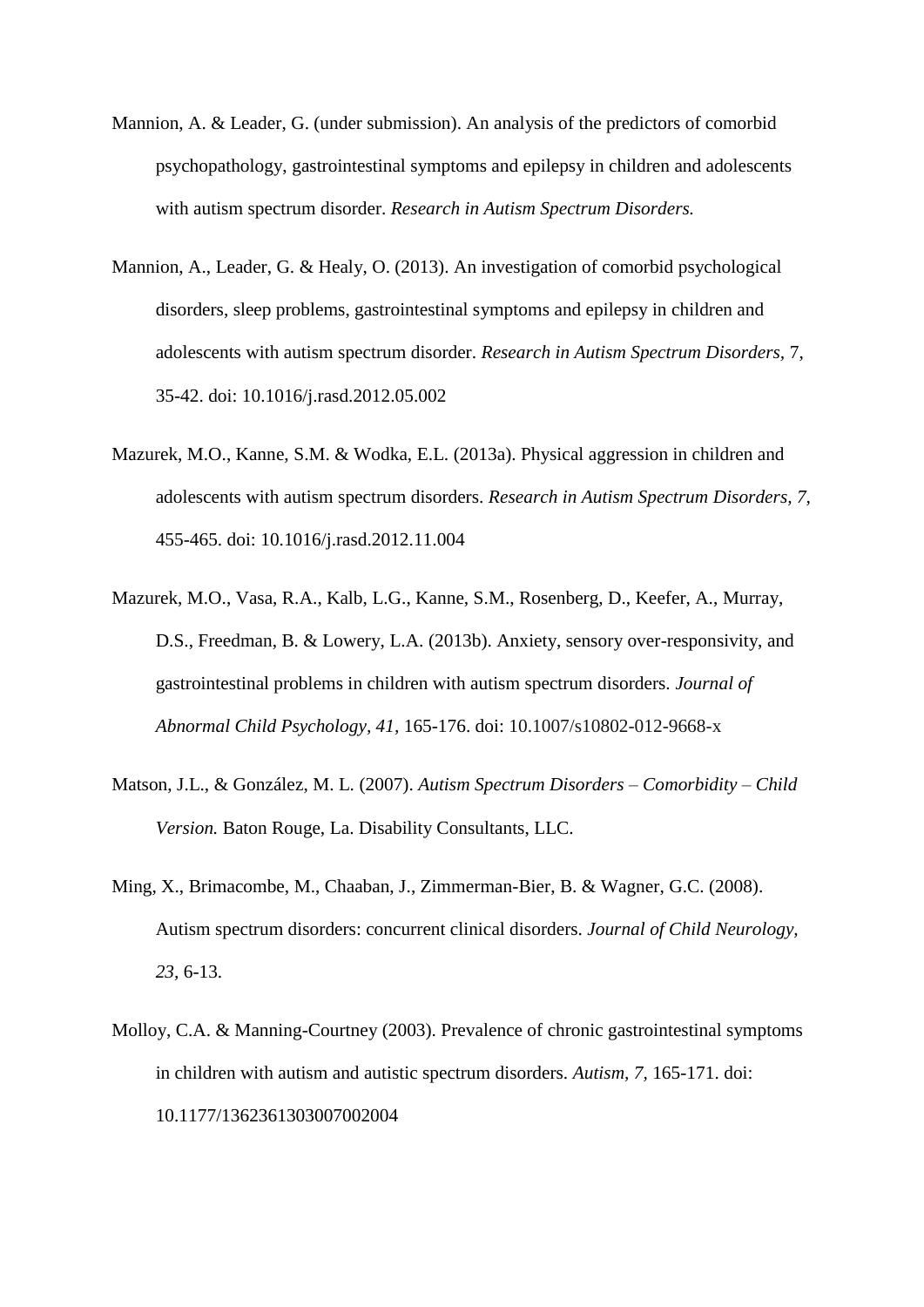Mouridsen, S.E., Rich, B. & Isager, T. (2010). A longitudinal study of gastrointestinal diseases in individuals diagnosed with infantile autism as children. *Child: Care, Health and Development, 36(3),* 437-443. doi: 10.1111/j.1365-2214.2009.01021.x

Mulloy, A., Lang, R., O' Reilly, M., Sigafoos, J., Lancioni, G. & Rispoli, M. (2010).

Gluten-free and casein-free diets in the treatment of autism spectrum disorders: A systematic review. *Research in Autism Spectrum Disorders, 4,* 328-339. doi: 10.1016/j.rasd.2009.10.008

- Niehus, R. & Lord, C. (2006). Early medical history of children with autism spectrum disorders*. Developmental and Behavioral Pediatrics, 27*(2), S120-S127. doi: 10.1097/00004703-200604002-00010
- Nikolov, R.N., Bearss, K.E., Lettinga, J., Erickson, C., Rodowski, M., Aman, M.G., McCracken, J.T., McDougle, J., Tierney, E., Vitello, B., Arnold, L.E., Shan, B., Posey, D.J., Ritz, L. & Scahill, L. (2009). Gastrointestinal symptoms in a sample of children with pervasive developmental disorders. *Journal of Autism and Developmental Disorders, 30,* 405-413. doi: 10.1007/s10803-008-0637-8
- Parracho, H.M.R.T., Bingham, M.O., Gibson, G.R. & McCartney, A.L. (2005). Differences between the gut microflora of children with autistic spectrum disorders and that of healthy children. *Journal of Medicial Microbiology, 54*(10), 987–991. doi: 10.1099/jmm.0.46101-0
- Pennesi, C.M. & Klein, L.C. (2012). Effectiveness of the gluten-free, casein-free diet for children diagnosed with autism spectrum disorder: Based on parental report. *Nutritional Neuroscience, 15*(2), 85-91. doi: 10.1179/1476830512Y.0000000003

Perrin, J.M., Coury, D.L., Hyman, S.L., Cole, L., Reynolds, A.M. & Clemons, T.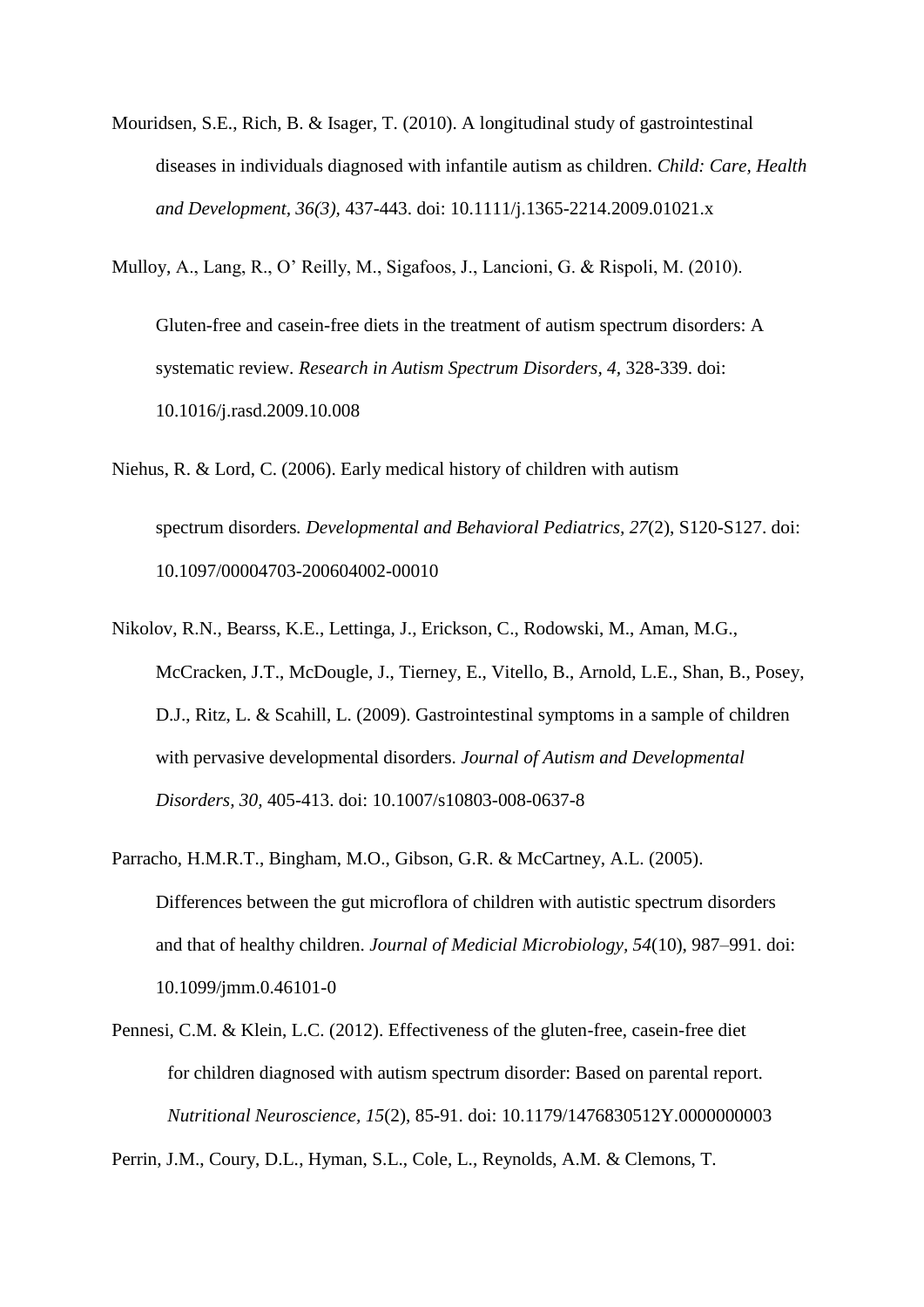(2012). Complementary and alternative medicine use in a large pediatric autism sample. *Pediatrics, 130* (Suppl. 2), S77-S82. doi: 10.1542/peds.2012-0900E

- Smith, R.A., Farnworth, H., Wright, B. & Allgar, V. (2009). Are there more bowel symptoms in children with autism compared to normal children and children with other developmental and neurological disorders? A case control study. *Autism, 13*(4), 343– 355. doi: 10.1177/1362361309106418
- Taylor, B., Miller, E., Lingam, R., Andrews, N., Simmons, A. & Stowe, J. (2002). Measles, mumps, and rubella vaccination and bowel problems or developmental regression in children with autism: population study. *British Medical Journal, 324*, 393-396. doi: 10.1136/bmj.324.7334.393
- Valicenti-McDermott, M.D., McVicar, K., Cohen, H.J., Wershil, B.K & Shinnar, S. (2008). Gastrointestinal symptoms in children with an autism spectrum disorder and language regression. *Pediatric Neurology, 39(6),* 392-398. doi:

10.1016/j.pediatrneurol.2008.07.019

- Wang, L.W., Tancredi, D.J. & Thomas, D.W. (2011). The prevalence of gastrointestinal problems in children across the United States with Autism Spectrum Disorders from families with multiple affected members. *Journal of Developmental and Behavioral Pediatrics, 32,* 351-360. doi: 10.1097/DBP/0b013e31821bd06a
- Williams, K.C., Christofi, F.L., Clemmons, T., Rosenberg, D. & Fuchs, G.J. (2012a). Association of chronic gastrointestinal symptoms with sleep problems may help identify distinct subgroups of autism spectrum disorders. *Gastroenterology, 142(5),* (Suppl.1), S-714. doi: 10.1016/S0016-5085(12)62767-X.
- Williams, K.C., Christofi, F.L., Clemmons, T., Rosenberg, D. & Fuchs, G.J. (2012b). Chronic GI symptoms in children with autism spectrum disorders are associated with